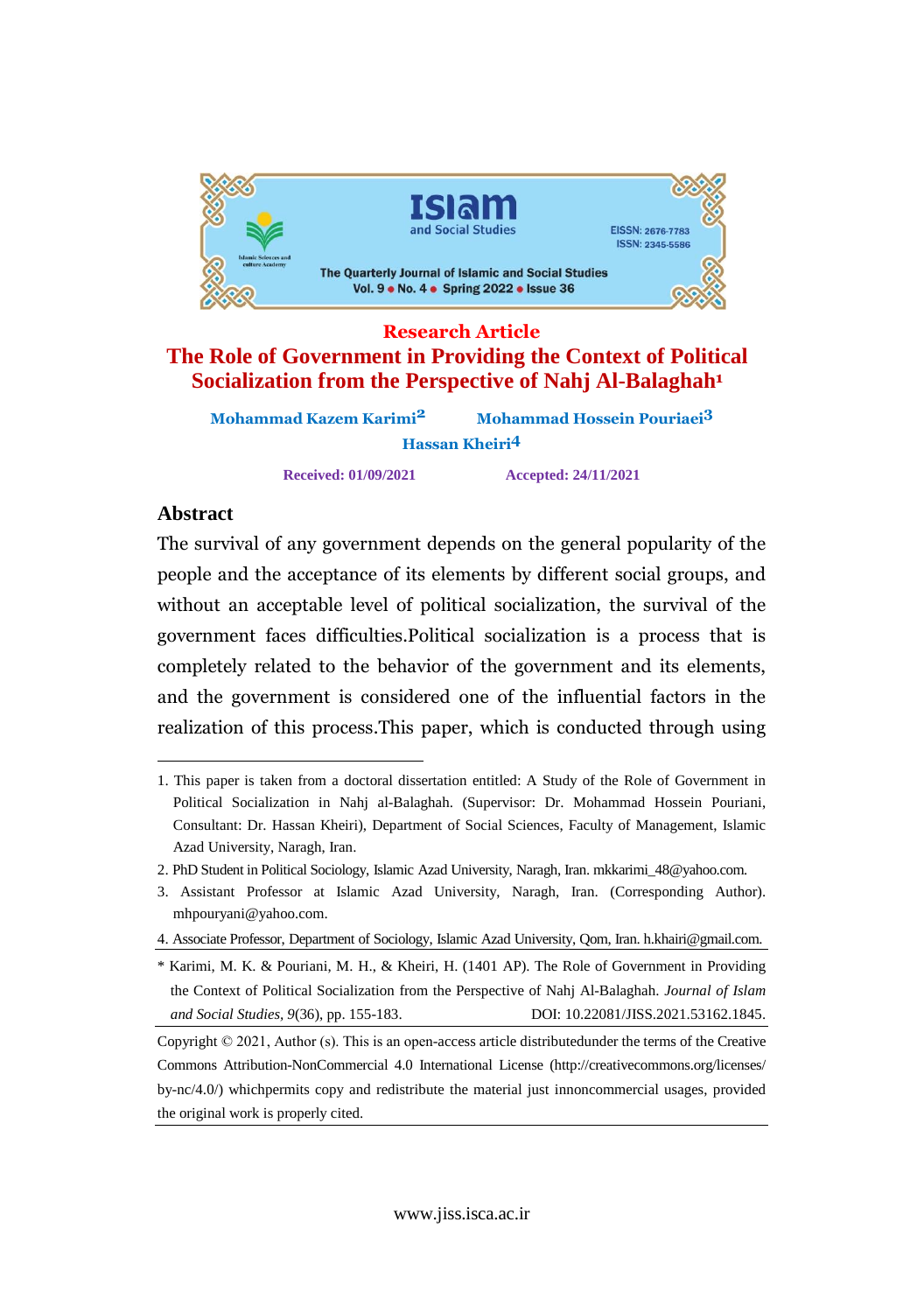the capacity of the basic theory, seeks to analyze the role of government in che capa the context of political socialization by referring to the teachings  $\ddot{\phantom{0}}$  the noble book of Nahj al-Balaghah.Imam Ali's speeches and sirah  $\overline{\text{ln}}$  in  $\overline{\text{ln}}$  in Nahj al-Balaghah have valuable points that facilitate the  $(m\omega, \omega)$  of political socialization.The research findings suggest that in rorme<br>... to achieve the desired political socialization, the government and its<br>to achieve the desired political socialization, the government and its  $rac{1}{2}$  must first provide <sup>a</sup> suitable context for it by correcting their behaviors.behaviors. In this regard, contexts such as focusing on monotheism, value, truth, rightism, epistemology empowerment, transparency, and and truth, h<sub>i</sub> are among the contexts that are important in the sirah and mund of Imam to prepare the political socialization of members of words of final he has insisted on managing government affairs and  $\frac{1}{2}$ motivating agents and managers.

# Keywords

Reywords<br>Government, political socialization, Nahj al-Balaghah, Imam Ali, the contexts of political socialization.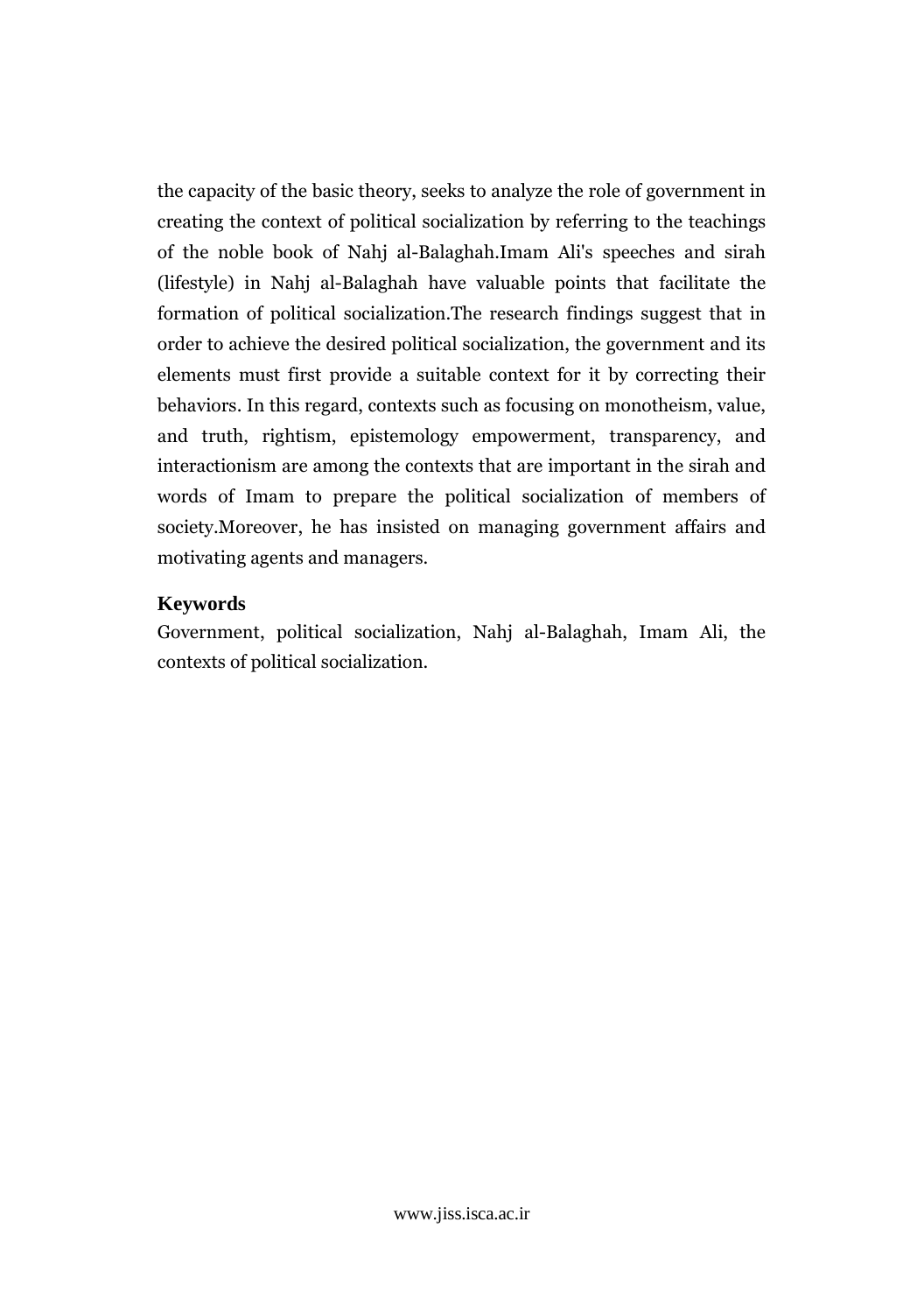

مقاله يژوهشي **نقش حکومت در ایجاد بسترهای جامعهیذیری سیاسی از منظر نهجالبلاغه**` حمدحس<mark>ین پوریانی</mark> محم<mark>دكاظم كري</mark>مى حسن خبرى تاريخ يذيرش: ١۴٠٠/٠٩/٠٣ تاریخ دریافت: ١٤٠٠/٠۶/١٠

## جكىدە

صص ۱۵۵–۱۸۳.

مانایی هر حکومت وابسته به اقبال عمومی مردمان و پذیرش عناصر آن نزد گروههای مختلـف اجتمـاعی است و بدون سطح قابل قبولی از جامعهپذیری سیاسی، ادامهٔ حیات حکومت با دشـواری روبـهرو اسـت. جامعه پذیری سیاسی فرایندی است که با رفتار حکومت و عناصر آن رابطهٔ تام دارد و از عوامل اثر گیذار در تحقق این فرآیند قلمداد می شود. این نوشتار که با بهره گیـری از ظرفیـت نظریـهٔ مبنـایی انجـام شـده، درصدد است با ارجاع به آموزههای کتاب شریف نهج\لبلاغه، نقش حکومت را در ایجـاد بسـترهای جامعهپذیری سیاسی واکاوی کند. سخنان و سیرهٔ امام علی ﷺ در نهج\لبلاغه، واجد نکـات ارجمنـدی است که بسترهای شکل گیری جامعهپذیری سیاسی را تسهیل میسازد. یافتـههای تحقیـق مشـعر بـه ایـن واقعیت است که برای تحقق مطلوب جامعه پذیری سیاسی، در گام نخست باید حکومت و عناصر آن بـا

DOI: 10.22081/JISS.2021.53162.1845

۱۵۵

۱. این مقاله برگرفته از رساله دکترای با عنوان: «بررسی نقـش حکومـت در جامعهپـذیری سیاسـی در نهج|لبلاغـه». (استاد راهنما: محمدحسین یوریانی، استاد مشـاور: حسـن خیـری)، گـروه علـوم اجتمـاعی، دانشـكده مـدیریت، دانشگاه آزاد اسلامی، واحد نراق، نراق، ابران می باشد. ۲. دانشجوی دکتری جامعهشناسی سیاسی، دانشگاه آزاد اسلامی، واحد نراق، نراق، ایران. mk.karimi@isca.ac.ir ۳. استادیار دانشگاه آزاد اسلامی واحد نراق، نراق، ایران (نویسنده مسئول). mhpouryani@yahoo.com h.khairi@gmail.com ۴. دانشیار گروه جامعهشناسی دانشگاه آزاد اسلامی، قم، ایران. \* کریمی، محمـدکاظم؛ پوریـانی، محمدحسـین و خیـری، حسـن. (۱۴۰۱). نقـش حکومـت در ایجـاد بسـترهای جامعه پـــذیری سیاســـی از منظــر نهج\لبلاغــه. فصـــلنامه علمی پیژوهشی اســلام و مطالعــات اجـتمــاعی، ۹(۳۶)،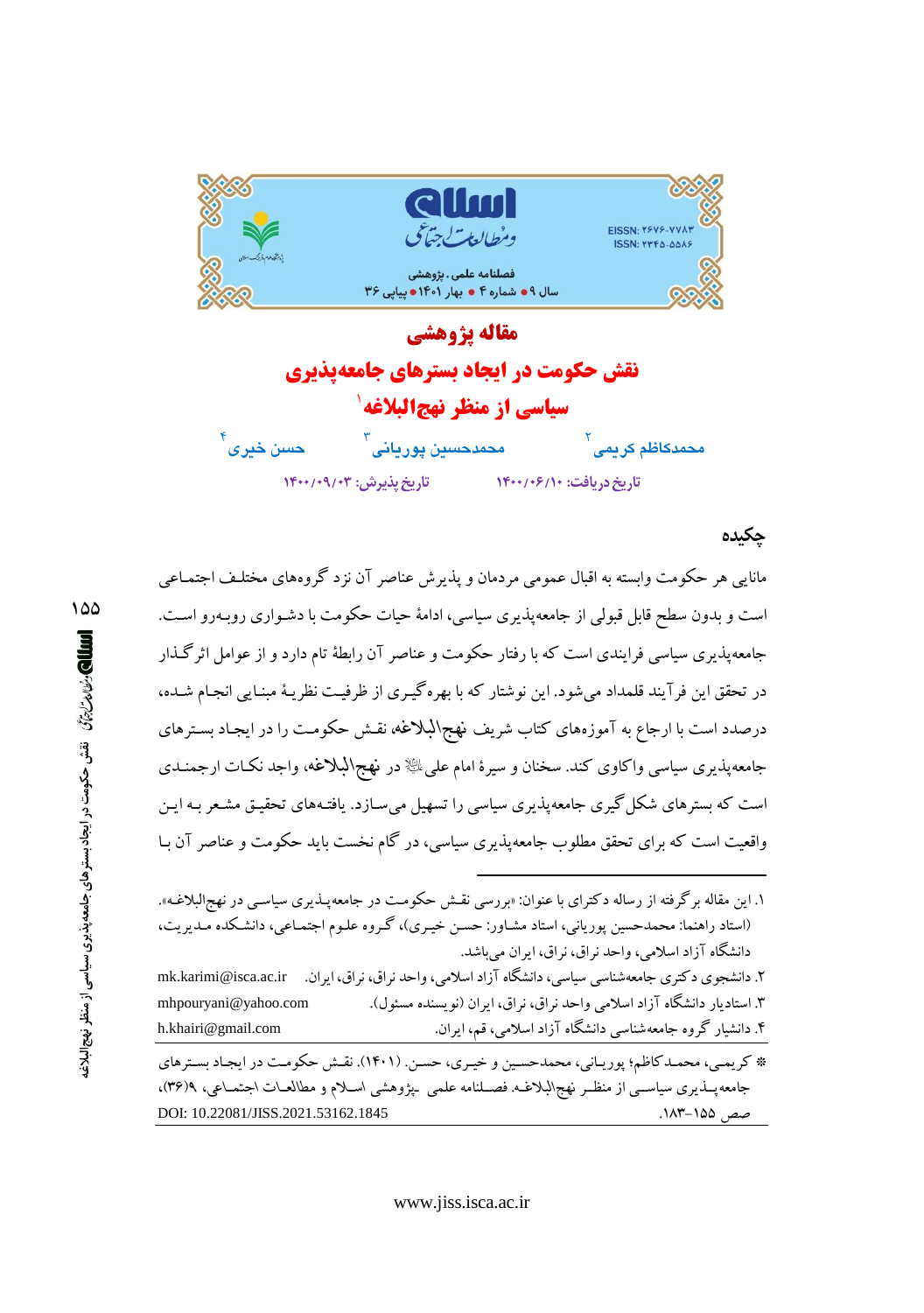تصحیح رفتارهای خویش، زمینه و بستر مناسب را برای آن فراهم آورند. از ایـن منظـر، بسـترهایی چـون توحیدمحوری، ارزش،حوری، حـق گرایی، معرفـتافزایی، شفافیتسـازی و تعامـل گرایی از زمینـههایی است که در سیره و گفتار امامﷺ برای تمهید جامعه پذیری سیاسی اعضای جامعه دارای اهمیت است و آن حضرت در ادارهٔ امور حکومت و تحریض کارگزاران و مدیران بدانها پافشاری نشان داده است.

## كليدواژهها

حکومت، جامعهپذیری سیاسی، نهج\لبلاغه، امام علیﷺ، بسترهای جامعهپذیری سیاسی.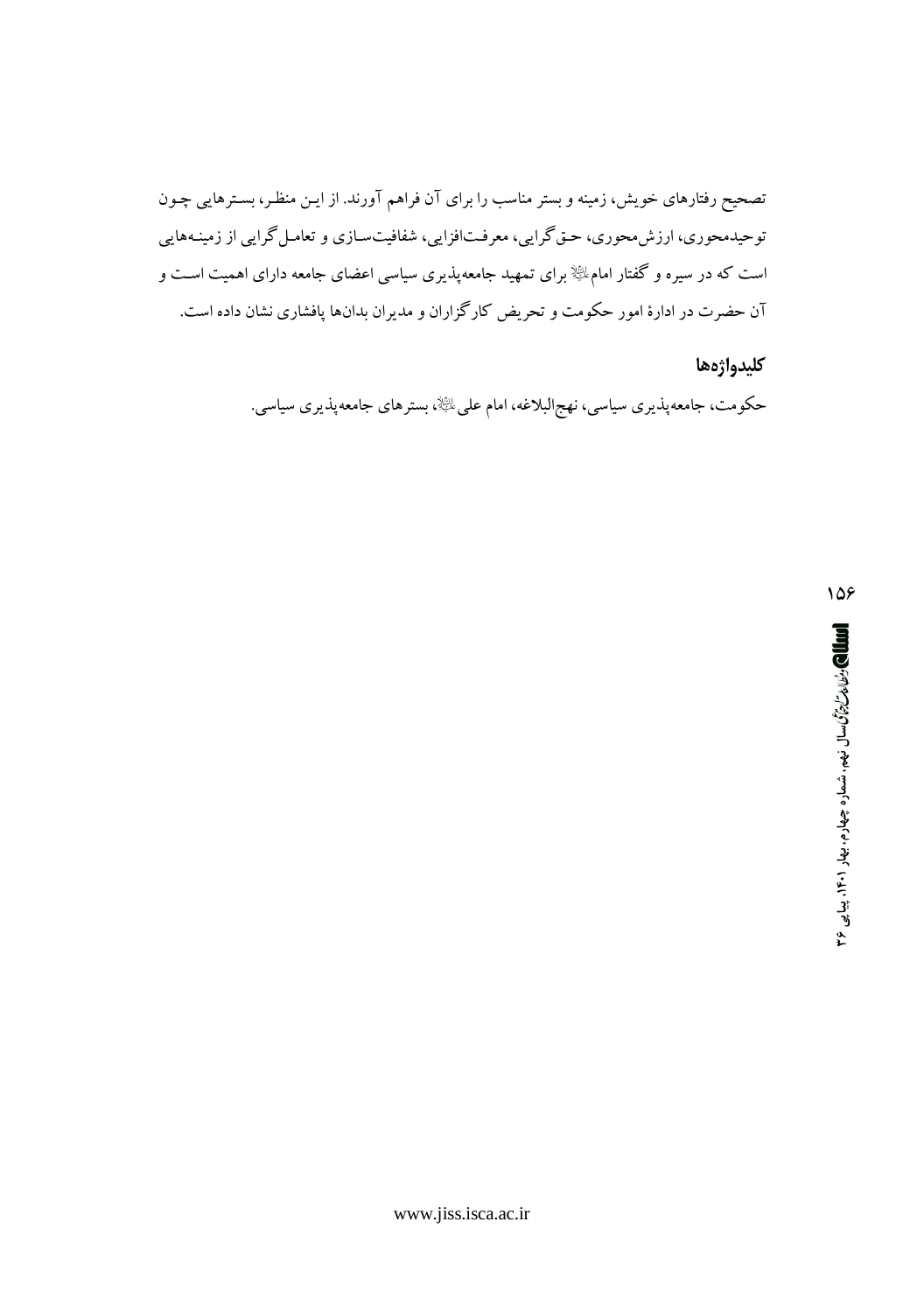اهمیت پیشرانی بر محور و مدار منابع و آموزههای دینی برای مدیران و کارگزاران نظـام اسلامی اقتضا می کند پایههای سیاستورزی خود را بر آموزهها و منابع دینی معتبر بنیـان نهند. بهواقع، حکومت اسلامی و قـدرت برآمـده از آن بـیش و پـیش از آنکـه متـأثر از مفـاهیم و گزارههـای فقهـی یـا کلامـی یـا حتـی سیاسـی اندیشـمندان اسـلامی باشـد، از رفتارهای گزارش شده دوران زمامداری امیرمؤمنان علمی ﷺ اثر پذیرفته است. اینکـه آن حضرت بـا موضـوع عـدالت چگونـه رفتـار مي كـرد؟ رفتـارش بـا خـانواده، كـارگزاران حکومتی، زیردستان، دشمنان و یا در امور مالی چگونه بود؟ در دفاع از حق انتقـاد مـردم چگونه رفتار می کرد؟ دربارهٔ مجیزگویی قدرت از سـوی زیردسـتان چـه میـزان حسـاس بود؟ بهطور کلی نگاه او به امور جامعه و مناسبات قدرت چگونـه بـود؟ و امـوری از ایـن قبیل برای اعضای جامعهٔ دینی واجد اهمیت بسیاری است.

كتاب شريف نهج|لبلاغه كه به «اَخ القرآن» شهرت يافته است، پس از قرآن كـريم و سخنان پیامبر، غنی ترین و باارزش ترین منابع اسلامی بـه شـمار می آیـد. ایـن کتـاب کـه مستظهر به توثيق اغلب عالمـان حـديث اسـت، مشـتمل بـر بسـياري از سـخنان، نامـهها و كلمات حكيمانه امام اميرالمؤمنين على ﷺ است كه در طول دوران حيات پربار خويش، بهمنظور هدایت عقول انسانی به راه روشن الهی بیان داشته است. نمی توان انتظـار داشـت همهٔ حکومت کنندگان بتوانند مثل آن امام عمل کنند، ولی کسـری از انتظـار نیـز دور از واقعیت نیست؛ بهویژه انتظار اساسی آن است دست کم بـه مخالفـت بـا آن گـام برداشـته نشود! وجود چنین حساسیتها و اقدامهای عملمی در دستگاه حکومت و امامت امـامِ ﷺ، نیازمند استخراج الگوهای کارآمد فردی و اجتماعی بـرای سـاماندهی، رشـد و هـدایت جامعهٔ انسانی به ارزشهای متعالی و انسانساز است. این نوشتار در تلاش است تا کرانههای پیدا و ناپیدای این جلوهٔ مانـدگار سیاستپیشـگی و سیاسـتآموزی در تـاریخ بشر را بازخوانی نماید و در حد بضاعت اندک، خوشهچین گوهرهای ناب و گزارشگر واقعیتهای پنهان آن باشد. بر این اساس، پرسش اصلی پیش روی پژوهش آن است که نقش حکومت در جامعه پذیری سیاسی از نگاه امیرالمؤمنین ﷺ چگونـه اسـت؟ و سهطور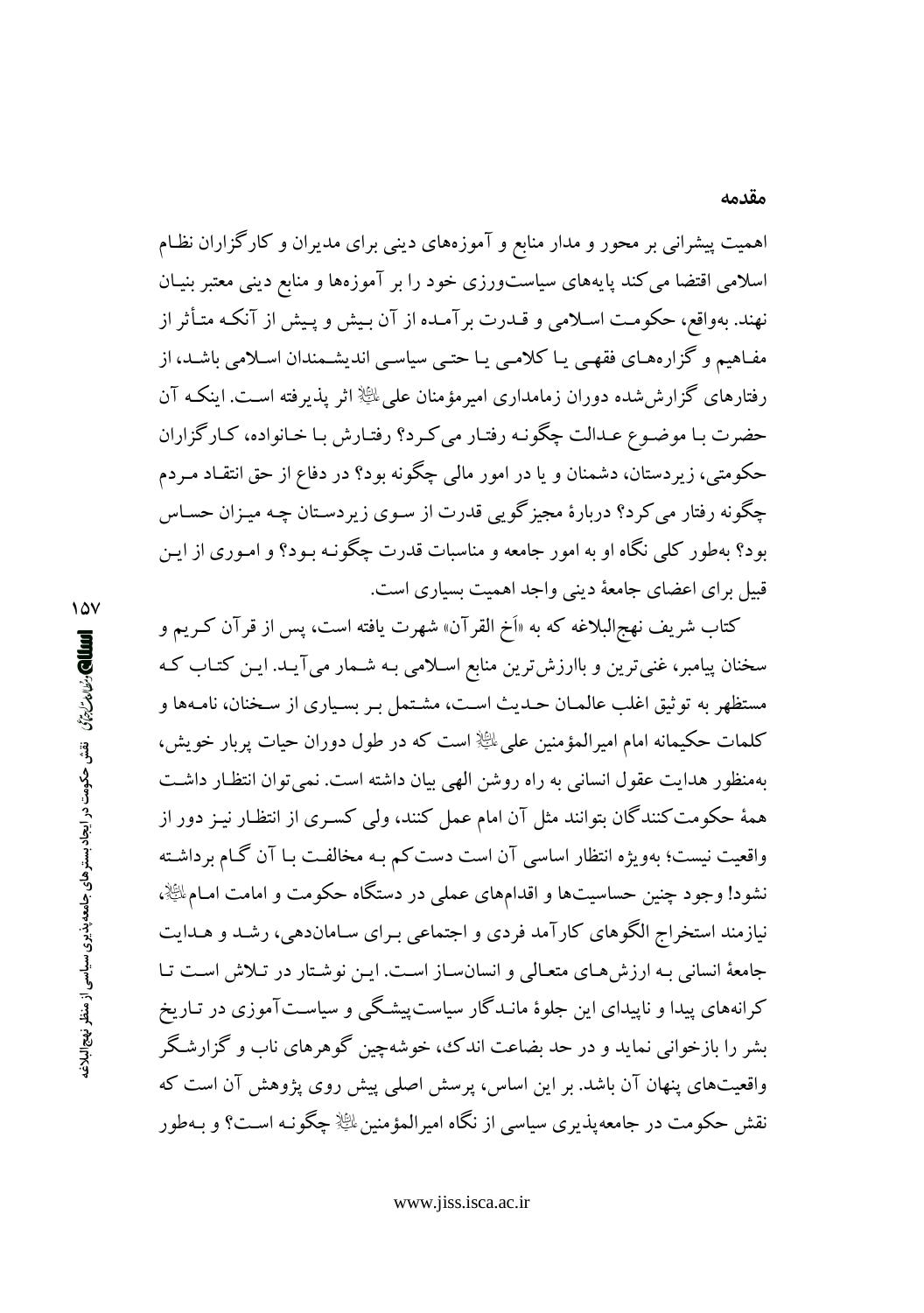آسیبشناسی وضعیت موجود جامعهپـذیری سیاسـی جامعـهٔ امـروز ایـران اسـلامی و تلاش برای معرفی تراز کنشگری سیاسی و اجتماعی در نقشهٔ فرهنگی کشـور بـر اسـاس آموزههای کتاب شریف نهج|لبلاغه، امری مستحسن است و با توجـه بـه اینکـه بـه روش گرندد تئوري يا نظريهٔ مبنايي (grounded theory) انجـام مي گيــرد، در حــد خــود واجــد اهمت است.

## **۱. ادبیات مفهومی**

## ۰۱-۱. حکومت

حکومت (Government) از مادهٔ «حکم» در لغت بـه معنـي رهبري کـردن، فرمـانروايي، اعمال قدرت سیاسی و نیز بـه معنـی قضـاوت و داوری اسـت (انـوری، ۱۳۸۱، ص ۲۵۶۹) و در اصطلاح، فرایند اجرای منظم سیاستها و تصمیمات مقامات اداری درون یک دستگاه سیاسی است (گیدنز، ۱۳۸۴، ص ۳۳۹). درواقع، حکومت مجموعـهای از افـراد اسـت کـه گردانندگان اصلی امور یک کشور و سیاستگزاران آن هستند (انوری، ۱۳۸۱، ص ۲۵۶۹) و شامل تشکیلات اداره کنندهٔ سه قوهٔ مجریه، قضاییه و مقننـه در یـک کشـور اسـت (کللـی، ۱۳۸۸، ص ۱۱۲). بدین سان، عنصر مهم تشکیل دهندهٔ یک دولت، «حکومت» است که سازمان اداري دولت تلقى مى گـردد و شـكل و سـاختارش توسـط قـانون اساسـي تعيـين میشود. حکومتها متغیـر و دارای عمـر محدودنـد، امـا دولتهـا دارای سـابقه و عمـر طولانیاند؛ برای نمونه، حکومت خلفا طی دورههای گوناگون تاریخ اسلام یکی پـس از دیگری سپری شد، اما دولت اسلامی همچنـان بـه حیـات خـود ادامـه داده و بـا اركـان و عناصرش تداوم يافته است.

مفاهیم حکومت، امامت، امارت و رهبری جامعهٔ اسلامی از مفاهیم پربسامد در کلام امام علي ﷺ است. وجود حكومت در جامعهٔ انساني از نگاه آن حضرت، امرى ضـرورى و تأمین کنندهٔ امنیت جامعه است و از بروز اختلاف و هرجومرج جلـوگیری می کنـد؛ بـه

۱۵۸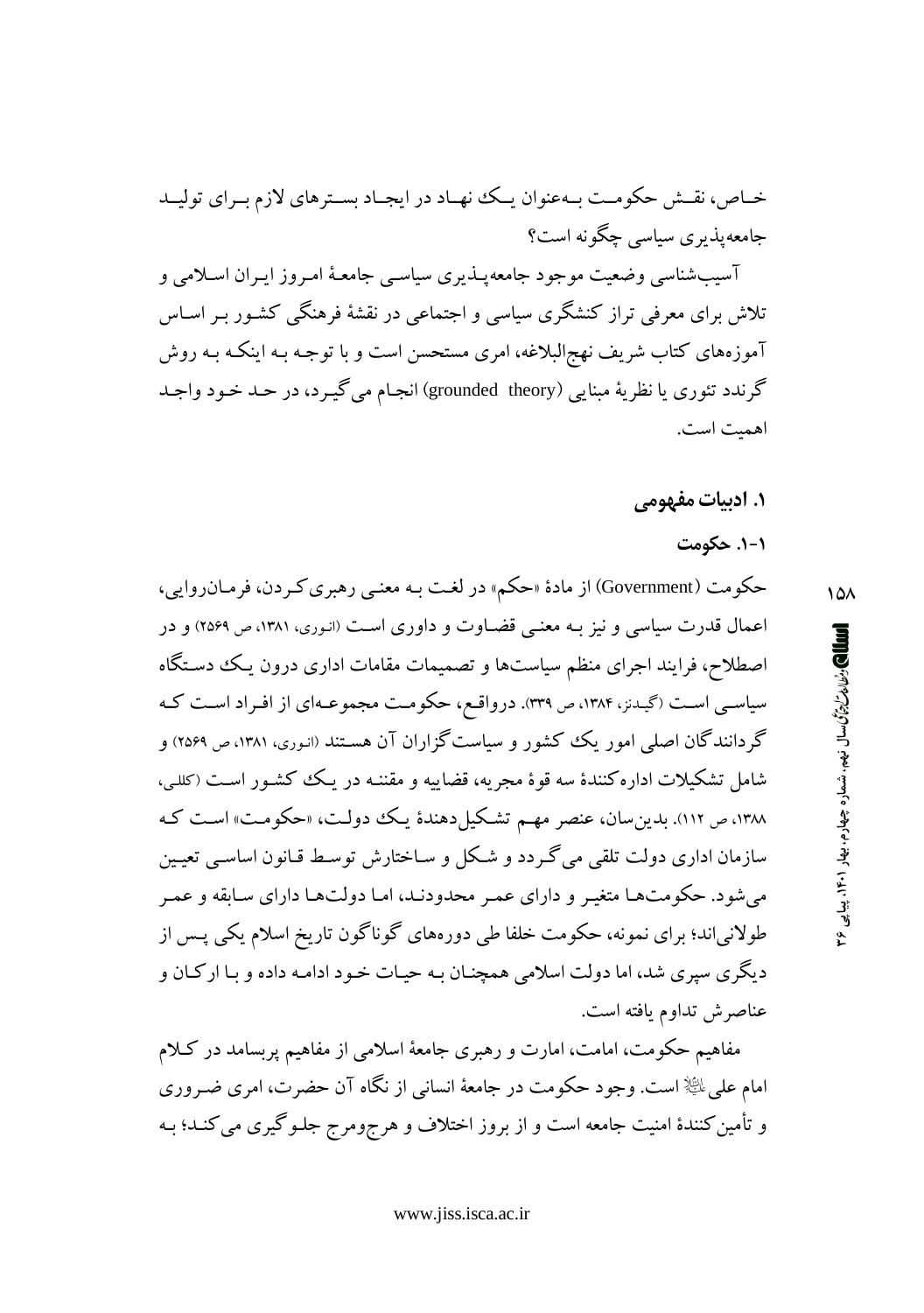این سبب، در رد دیدگاه آنارشیستی خوارج که بر حق اعمال حاکمیت توسط خداونـد پافشاری می کردند، فرمود: «مردم ناچارند دارای حاکمی باشند؛ خـواه نیکوکـار و خـواه بدکردار که مؤمن در سایهٔ حکومت او به کار خود پردازد و کـافر از متـاع دنیـا بهرهمنـد گردد و خداوند زمان هر یک را به سر آورد، توسط آن غنـایم جمـع گـردد، بـا دشـمن پیکار شود، راهها ایمنی پابد، حق ضعیف از قوی ستانده شود، تا از ایـن طریـق نیکوکـار در آسایش و از شر بدکاران در امان باشد» (نهجالبلاغه، خ۴۰).

۰۱–۲. جامعهیذیری سیاس*ی* 

جامعه پذیری سیاسی ْ، بخشی از فرآیند جامعه پـذیری اسـت کـه طـی آن ایسـتارهای سیاسی فـرد شـکل می گیـرد (آلمونـدو دیگـران، ۱۳۷۷، ص ۵۷). بـه بیـان دیگـر، جامعه یــذیری سیاسی فرایندی است که در خلال آن جامعه گرایش ها، نگرش ها، دانش ها و ارزش های سیاسی خود را از نسلی به نسل دیگر منتقـل می کنـد و هـدف از آن، تربیـت یـا یـرورش افراد به صورتمی است کـه اعضـای کارآمـد جامعـهٔ سیاسـی باشـند (مهـرداد، ۱۳۷۶، ص ۱۷). لنگتون با ارائهٔ تعریفی محـدود از جامعهپـذیری سیاسـی، آن را فراینـدی میدانـد کـه از طریق عاملان مختلف جامعه صورت می گیرد و به کمک آن، فـرد تمـایلات ایسـتاری و الگوهای رفتاری مرتبط با سیاست را فرا می گیرد. این عاملان شـامل مقولـههای محیطـی مانند خانواده، گروه همسالان، مدرسه، سازمانهای بزرگئسـالان و رسـانههای همگـانی می شود. در برابر، کـولمن بـا ارائـهٔ تفسـیری موسـع، معتقـد اسـت جامعهپـذیری سیاسـی فراینـدي اسـت كـه افـراد از طريـق آن ايسـتارها و احساسـاتي در قبـال نظـام سياسـي و نقش هایی که در آن دارند کسب می کنند. این فراگرفتهها شـامل شـناختها (دانسـتهها پـا باورهای فرد دربارهٔ نظام، موجودیت و روش کار آن)، احساسات (نحوهٔ احساس فرد در قبال نظام، ازجمله حس وفاداری و احساس تکلیف مدنی) و احساس شایسـتگی سیاسـی (نقش بالفعل يا بالقوة فرد در نظام) است (چيلكوت، ١٣٩٣، صص ٣٥٧-٣٥٨).

اولین جرقههای جامعهپذیری سیاسی برای امام علی ﷺ در خانـهٔ وحـی اتفـاق افتـاده

109 **اسال)** ر*ئنل دڻائ آ* نقش حکومت در ايجاد بسترهای جامعه پذيری سياسی از منظر نهج لبلاغ

<sup>1.</sup> political socialization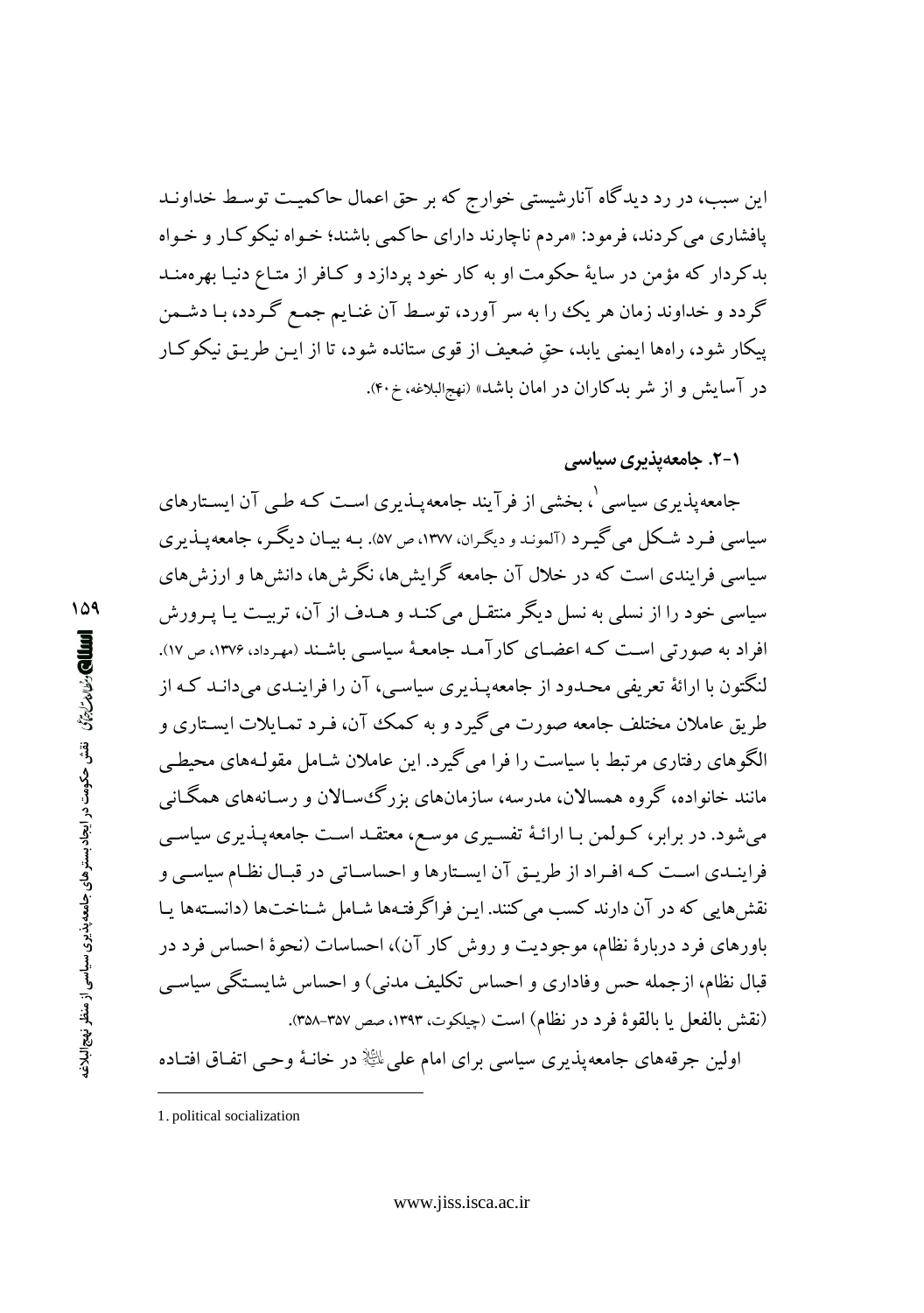است كه از طریق آن با عطر نبوت آشنا شد و دل او ظرف معبارف الهبے و دانـش نبـوی گردید و از این طریق، اسباب امامت و هدایت خلق بـرای ایشـان فـراهم آمـد؛ چنان کـه فرمود: «از آن زمان که پسامبرﷺ را از شـبر گرفتنـد، خداونـد بزرگۓتـرین فرشـتهاش را ملازم وی ساخت تا شبانهروز او را در طریق کرامت و اخلاق نیـک قـرار دهـد. مـن نیـز همانند کودکی که در پی مادرش گام برمیدارد، به دنبال او میروفتم. پیـامبرﷺ هـر روز روزنهای از اخلاق کریمانهٔ خود را برایم میگشود و مـرا بـه پیـروی از خـودش فرمـان می داد. هر سال به غار حرا می رفت و مجاور آن می شد. من می دیدمش و جز مـن کسـی نمیدیدش. در آن زمان اسلام در هیچ خانهای نیامـد جـز خانـهای کـه پیـامبر خـداﷺ و خدیجه در آن بود و من سومین آنها بودم، نـور وحـی و رسـالت را مـیدیـدم و بـوی پیامبری به مشامم میرسید» (نهجالبلاغه، خ۱۹۲).

۱۶۰

## ٢. روش تحقيق

این تحقیق از نوع توصیفی و روش آن کیفی است و بـا بهره گیـری از اسـتعداد گرنــدد تئوری یا نظریهٔ مبنایی <sup>۱</sup> انجام می<sub>ب</sub>ذیرد. نظریهٔ مبنایی درواقع، فرایند سـاخت یـک نظریـهٔ مسـتند و مـدون از طريـق گـردآوري سـازمانLيافتهٔ دادههـا و تحليـل اسـتقرايي دادههـاي گردآوریشده به منظور یافتن پاسخ پرسش۵ا در زمینههایی است که فاقـد مبـانـی نظـری کافی برای تدوین فرضیه و آزمون آن هسـتند. واژهٔ گرانــدد<sup>۲</sup>نشـانگر آن اسـت کـه هـر تئوری که بر اساس این روش تدوین میشود، بر زمینهای مستند از دادههای واقعی بنیاد نهاده شده است (محسنی تبریزی، ۱۳۹۵، ص ۱۳۲). نظر یهٔ مبنایی بـر محـور سـه عنصـر مفـاهیم آ، مقولات<sup>۴</sup> و گزارهها<sup>۵</sup> صورت می<sub>ن</sub>ابد. مفاهیم، انتزاعی از پدیـدههای بیرونـی و خـارج از

- 2. Grounded
- 3. Concepts
- 4. Categories
- 5. Propositions

<sup>1.</sup> Grounded Theory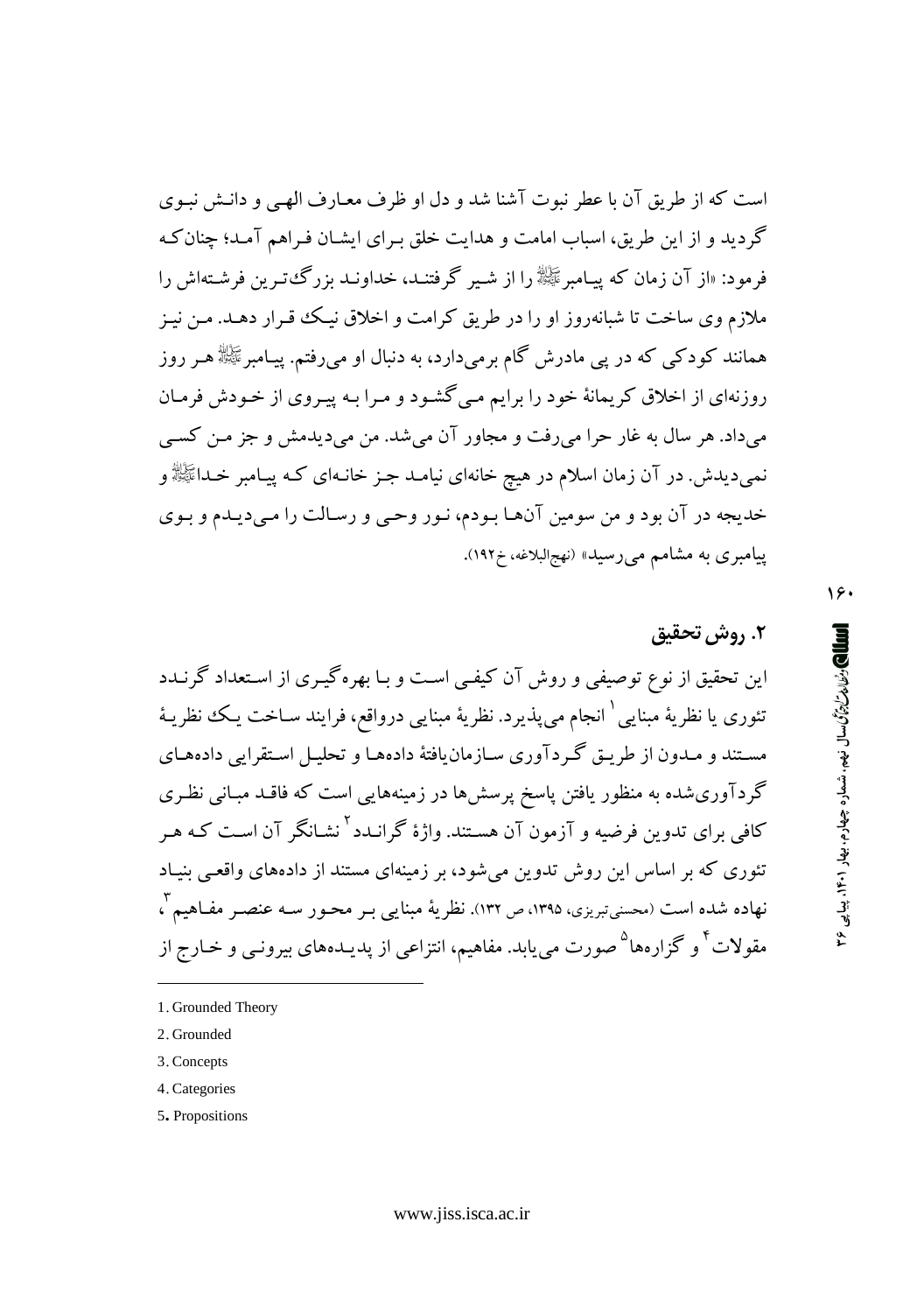ذهن هستند. در این روش، دادههـا از طریـق مفهومسـازی، تفسـیر و برداشـتهای ذهنـی محقق تبدیل به نظریه میشوند. مقولات، صورتبندی و طبقهبنـدی ویـژهای از مفـاهیم استخراج شده است. از این رو حصـول بـه نظریـه بـه مـدد مفـاهیم، در گـرو مقولهبنـدی، طبقهبندی و تنظیم معقول و موزون مفاهیم است. گزارههـا یـا قضـایا بـهواقع توضـیحاتبی دربارهٔ روابط بین مفاهیم هستند (محسنی تبریزی، ۱۳۹۵، ص ۱۳۵).

جامعهٔ آماری در این تحقیق، مشتمل بر سخنان امام علـیﷺ در نهجالبلاغـه نـاظر بـه موضوع حکومت، سیاست و قدرت در سه بخش خطبهها، نامـهها و حکمتهاسـت. بـا توجه به این که تعداد دادهها در مطالعات کیفی از ابتدا قابل پیش بینی نیست، گـردآوری دادهها تا جایی ادامه می یابد کـه بـه اشـباع نظـری برسـد. بـرای گـردآوری اطلاعـات بـا مراجعـه بـه مـتن كتـاب شـريف نهج|لبلاغـه، مفـاهيم نـاظر بـه پرسـش١هاي تحقيـق یادداشتبرداری شد و هریک در بخش مربوط به خـود (خطبـه، نامـه، حکمـت) ذخیـره گردید. گردآوری این دادهها ابتدا در قالب «کدگذاری باز» صورت پــذیرفت و سـیس از طریـق «کدگـذاري محـوري» بـازنگري و تجديـدنظر شـد. در ادامـه، نتـايج ايـن دو مرحله با پرسشهای تحقیق مقابله و به کمک «کدگذاری انتخابی»، مواردی کـه ارتبـاط وثيقي با پرسشهاي تحقيق داشتهاند، انتخـاب و در قالـب گزارههـاي مفهـومي، تنظـيم و ارائه گردید.

به منظور سنجش اعتبار دادهها پس از انجـام مراحـل کدگـذاری، دادههـا بـا ديـدگاه شارحان و مفسران نهج البلاغه تطبیق داده شد و پس از حصـول اطمینـان از محتـوای آن، مبنای عمل قرار گرفت. همچنین بـرای پایـایی یافتـههای تحقیـق، نتـایج بهدسـتآمده از کدگذاری در اختیار دو تن از کارشناسان پژوهشی صاحبنظر در زمینـهٔ تئـوری مبنـایی قرار داده شد و ملاحظات آنان با وسـواس اعمـال گردیـد. گفتنــی اسـت بـرای ارزیـابی یژوهش های کیفی، محققان اغلب بـه جـای اسـتفاده از واژگـان اعتبـار و روایـبی کمـبی، از معیـار «اعتمادیـذیری یـا قابلیـت اعتمـاد» اسـتفاده می کننـد. قابلیـت اعتمـاد در تلقـی گوبـا و لیـنکلن، میزانـبی اسـت کـه در آن می تـوان بـه یافتـههای یـک تتحقیـق کیفـی متکی بود و به نتایج آنها اعتمـاد کـرد. معیـار قابلیـت اعتمـاد از نظـر آنـان دربر گیرنـدهٔ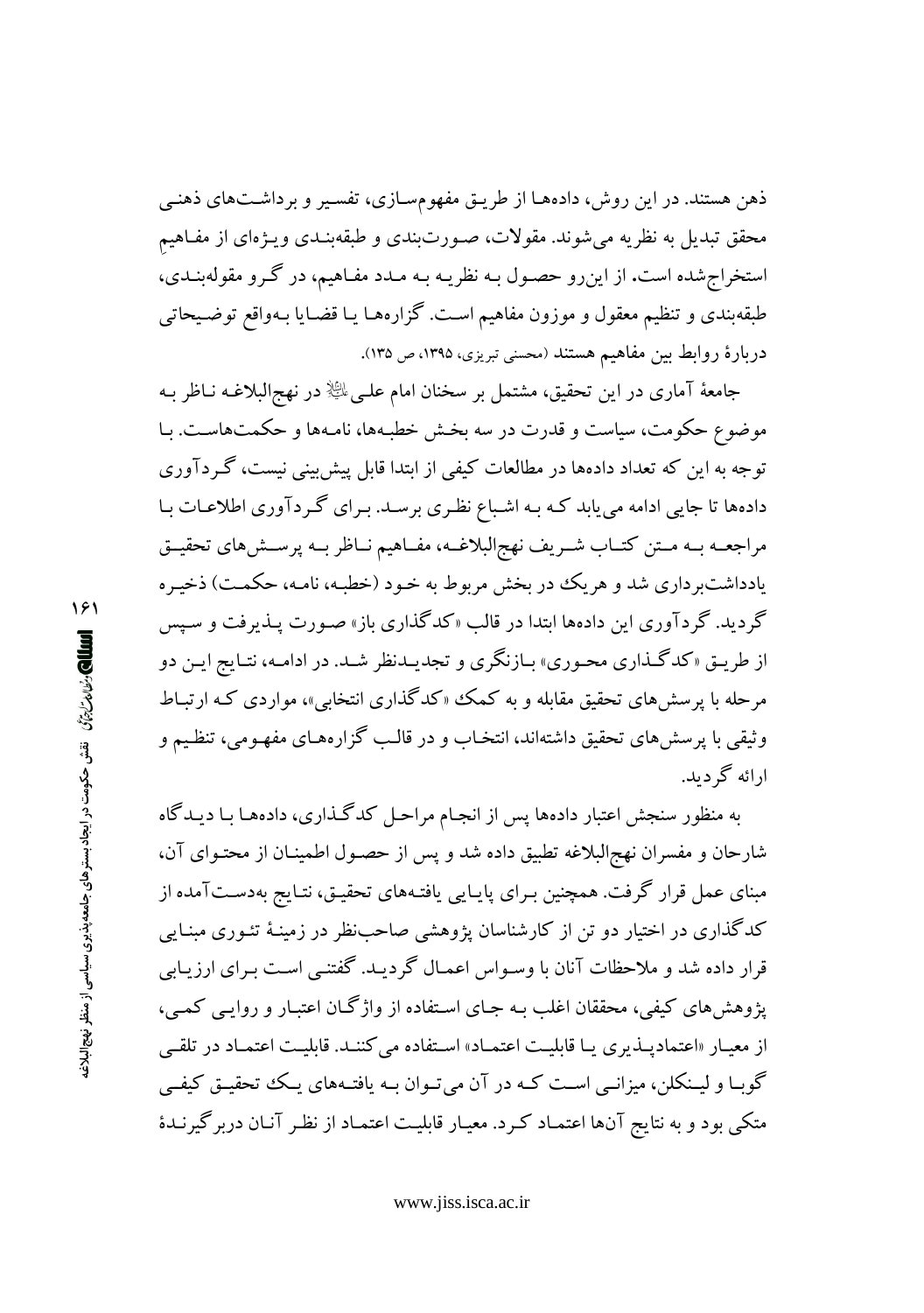چهـار معيـار باوريــذيري، اطمينانيــذيري، تأييديــذيري و انتقاليــذيري اسـت (محمـدپور، ١٣٨٩، ص ٨١).

# ۳. یافتههای پژوهش

برای رسیدن به درک درست مفاد سخنان امیرمؤمنان علیﷺ و یافتن پاسـخ پرســش۵ای تحقیق، جستجو در نهج|لبلاغه انجام گرفت و در قالب سه گام اساسی پیگیری شد:

## ۰۳-۱. گام اول: کدگذاری باز

کدگذاری باز، بخشی از فرآیند کار در نظریهٔ مبنایی است که بـه طبقـهبنـدی دادهها از طریق یادداشتهای کوتاه منجـر میشـود و نتیجـهٔ نهـایی آن نامگـذاری و طبقهبنـدی مفاهیم است. در این بخش با مراجعه مستقیم به مـتن نهج|لبلاغـه، مهمترین عبارتهـای مرتبط با موضوع حکومت و جامعهپذیری سیاسی بـه ترتیب خطبـهها، نامـهها و کلمـات قصار استخراج و در قالب کدهای اولیه صورتبندی گردید. به منظور گزیدهنویسی، در تمام این متن به جای خطبه، حرف «خ»، بـه جـای نامـه، حـرف «ن» و بـه جـای كلمـات قصار، حرف «ق» به کار رفته است.

| كدگذارى                            | ارجاع                            | ترجمه                                                                                                     | متن اصلی                              | رديف |
|------------------------------------|----------------------------------|-----------------------------------------------------------------------------------------------------------|---------------------------------------|------|
| اعتماد به خداوند                   | $\gamma\gamma\dot{\gamma}$       | وَ إِنِّي لَعَلَى يَقِينٍ مِنْ رَبِّي وَ غَيْـرِ <mark>امن بر يقين استوار به خداى خويشم و در دين</mark> ا |                                       |      |
|                                    |                                  | خود شبههای ندارم.                                                                                         | شُبْهَةٍ مِنْ دِينِي.                 |      |
| خ۲۱۶ <mark>نهی از تملق گویی</mark> |                                  | و با چاپلوسی و تملق با من در نیامیزید                                                                     | وَ لاَ تُخَالِطُونِي بِالْمُصَانَعَةِ |      |
|                                    | $\gamma\gamma\gamma\dot{\gamma}$ | وَ اللّهِ لَوْ أَعْطِيتُ الْأَقَالِيمَ السَّبْعَةَ ٰإِيه خدا سوگند اگر هفت اقليم عالم را بـا آنچـه        |                                       |      |
| دوری از معصیت                      |                                  | بِمَا تَحْتَ أَفْلاَكِهَا، عَلَى أَنْ أَعْصِيَ زيـر اَسـمانهـاى اَن اسـت بـه مـن دهنـد، تـا               |                                       |      |
| خداوند                             |                                  | اللّهَ فِي نَمْلَةٍ أَسْلُبُهَا جُلْبَ [خلمة] خداوند را به اندازهٔ ربودن پوست جوى از دهان                 |                                       |      |
|                                    |                                  | مورچهای معصیت کنم، چنین نخواهم کرد.                                                                       | شَعِيرَةٍ مَا فَعَلْتُهُ              |      |

جدول شمارهٔ ۱. نمونهٔ کدگذاری باز

۱۶۲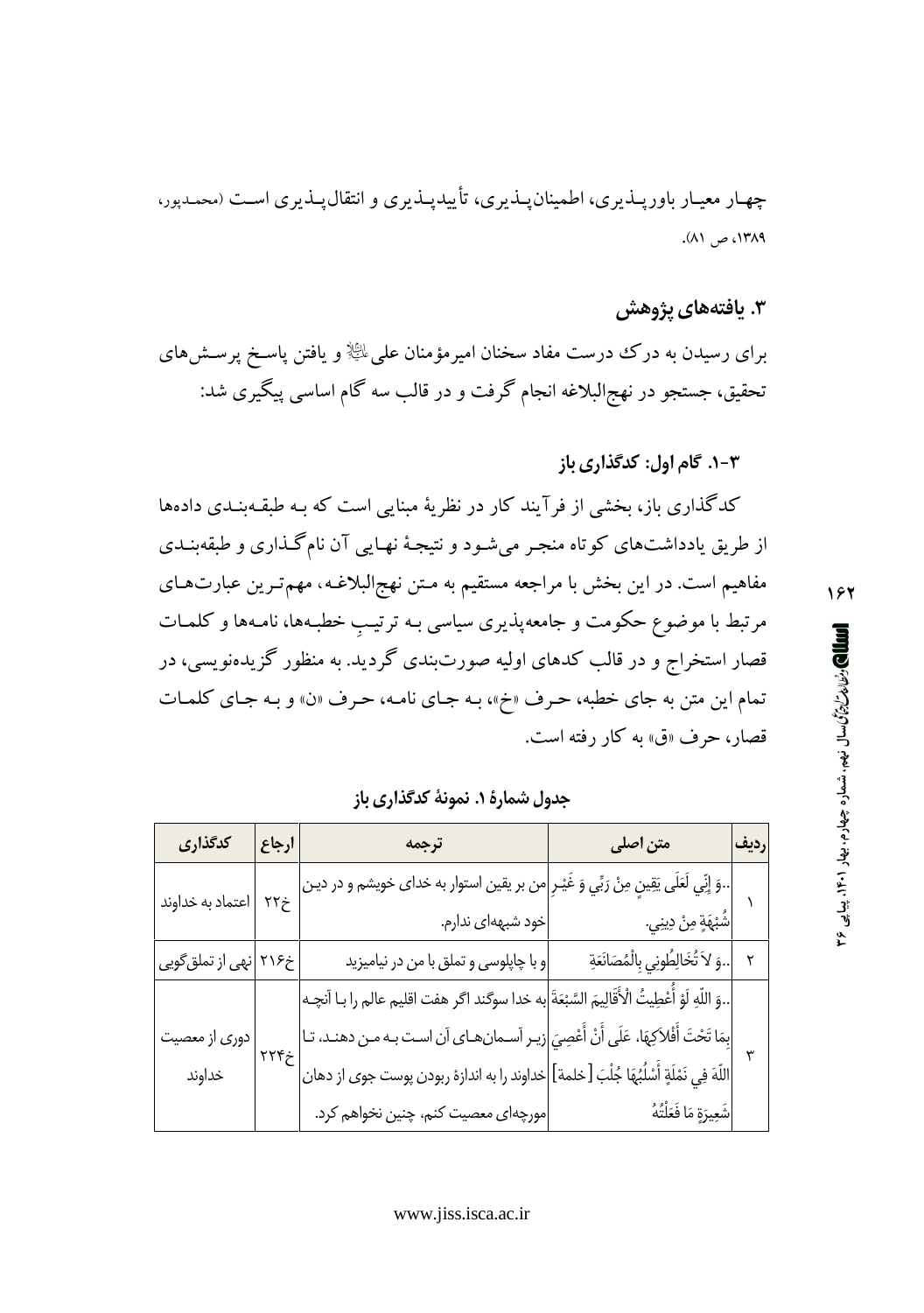| كدگذاري          | ارجاع               | ترجمه                                                                                              | متن اصلی                          | رديف          |
|------------------|---------------------|----------------------------------------------------------------------------------------------------|-----------------------------------|---------------|
|                  |                     | وَ لاَ يَحْمِلَــنَّكُمْ شَــنَاَنُهُمْ عَلَــى (سفارش بـه معقـل پسـر قـيس ريـاحي هنگـام           |                                   |               |
| منع از آغاز جنگ  |                     | قِتَـالِهمْ، قَبْـلَ دُعَـائِهِمْ وَ الإعْـذَار  اعزام او بهعنوان مقدمـهْ ۖ سـپاه بـه شـام) كينـهْ |                                   |               |
| به دلیل کینه     |                     | آنان سبب نشود تا پیش از آنکه آنان را به   ن۱۲                                                      | ٳڶؚٙێۿۜ؋ۥ                         | ۴             |
|                  |                     | اطاعت فراخواني وحجت رابر ايشان تمام                                                                |                                   |               |
|                  |                     | کنی، جنگ را آغاز نمایی.                                                                            |                                   |               |
|                  |                     | لاَ تُقَاتِلُوهُمْ حَتَّى يَبْدَوْوكُمْ، فَإِنَّكُمْ (سفارش به سپاه پیش از رویارویی با دشمن) با    |                                   |               |
| آغازگر جنگ       |                     | بحَمْدِاللَّـهِ عَلَـى حُجَّــةٍ وَ تَـرْكُكُمْ أنان نجنگيد مگر أنكه أنـان أغـاز كننـد، زيـرا      |                                   |               |
| نبودن            |                     | إِيَّاهُمْ حَتَّى يَبْدَوُوَكُمْ حُجَّـةٌ أُخْرَى بحمدالله حجت با شماست و اين نيـز حجـت  ن١۴       |                                   | ۵             |
|                  |                     | دیگری از شما بر آنها خواهد بود که آنان                                                             | لَكُمْ عَلَيْهِمْ.                |               |
|                  |                     | آغازگر جنگ باشند.                                                                                  |                                   |               |
| منع از کشتن      |                     | فَإِذَا كَانَتِ الْهَزِيمَةُ بِإِذْنِ اللّهِ فَلاَ هرگاه دشـمن بـه اذن خـدا گريخـت فـرارى را       |                                   |               |
| فراريان          | ن۱۴                 | نكشيد،                                                                                             | تَقْتُلُوا مُدْبِراً              | ۶             |
| نهي از آزار      |                     | و ناتوان را آسيب نرسانيد،                                                                          | وَ لاَتُصِببُوا مُعْوِراً         |               |
| ناتوانان         | $\mathcal{F}_{i,j}$ |                                                                                                    |                                   | ٧             |
| نهي از آزار      |                     | و زخمی را از پای درنیاورید،                                                                        | وَ لاَ تُجْهِزُوا عَلَى جَرِيح،   |               |
| مجروحان          | ن۱۴                 |                                                                                                    |                                   | ٨             |
|                  |                     | وَ لاَ تَهيجُـوا النِّسَـاءَ بِـأَذًى وَ إِنْ و زنـان را بـا اَزاردادن تهيـيج نكنيـد، هرچنـد       |                                   |               |
|                  |                     | شَـــتَمْنَ أَعْرَاضَـــكُمْ وَ سَـــبَبْنَ آبـروى شـما را بريزنـد يـا اميرانتـان را دشـنام        |                                   |               |
| نهي از آزار زنان | ن۱۴                 | أَمَرَاءَكُمْ، فَإِنَّهُنَّ ضَعِيفَاتُ الْقُوَى وَ كَويند، چون توان و جـان و عقلشـان ضـعيف         |                                   | ٩             |
|                  |                     | است.                                                                                               | الْأَنْفُس وَ الْعُقُولِ؛         |               |
| منع از ترساندن   |                     | وَ لاَ تُنَفِّرَنَّ بَهِيمَةً وَ لاَ تُفْزِعَنَّهَا، وَ چارپایی را رم مده و مترسان و صاحبش را در   |                                   |               |
| حيوانات          | ن۲۵                 | گرفتن آن به سختی مینداز.                                                                           | لاَ تَسُوءَنَّ صَاحِبَهَا فِيهَا. | $\mathcal{L}$ |

 $15r$ **Kqm V´¢g|± mL`½ L·rXzO ×¶L\_ pS ×r½ y ÈyL¾** از منظر نهج<br>م

**∏**<br>پ<br>پ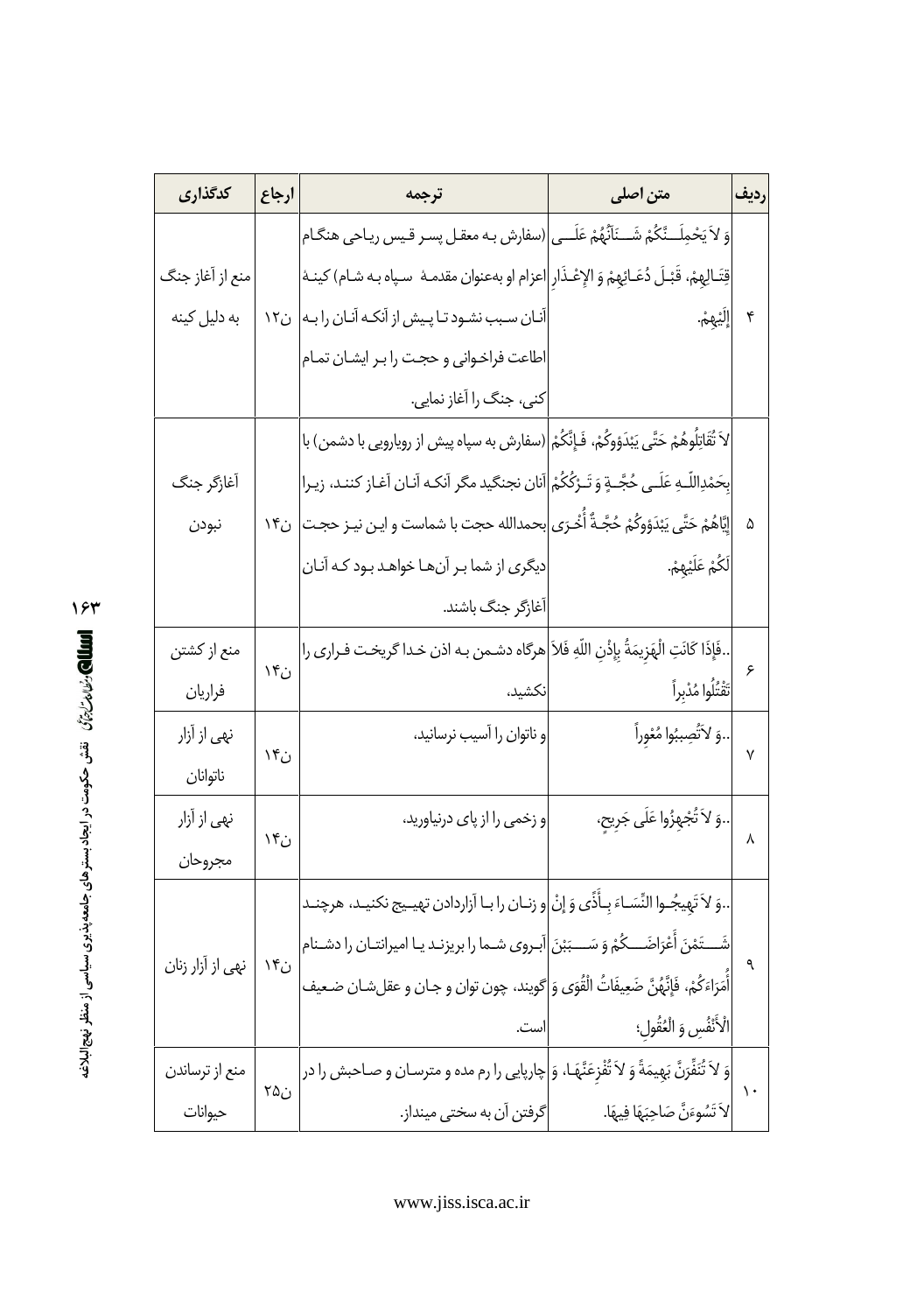| كدگذاري                     | ارجاع                 | ترجمه                                                                                                         | متن اصلی                                                                    | رديف         |
|-----------------------------|-----------------------|---------------------------------------------------------------------------------------------------------------|-----------------------------------------------------------------------------|--------------|
| استعانت از<br>عبادت خداوند  |                       | صَلِّ الصَّلاَةَ لِوَقْتِهَا الْمُوَقَّتِ لَهَـا نمـاز را در وقـت معـيّن آن بخـوان، بـه سـبب                  |                                                                             |              |
|                             |                       | وَ لاَ تُعَجِّـــلْ وَقْتَهَـــا لِفَـــرَاغ وَ لاَ بيكارى نماز را پيش مينداز و به دليل كار آن را             |                                                                             |              |
|                             |                       | ١١  تُؤَخِّرْهَا عَنْ وَقْتِهَا لِاشْتِغَال. وَاعْلَمْ از وقتش تأخير مينداز و بدان كـه هـر كـارى  ن٢٧         |                                                                             |              |
| براي توفيق                  |                       |                                                                                                               | أَنَّ كُـلَّ شَـيْءٍ مِـنْ عَمَلِـكَ تَبَـعُ $\Big $ مى كنى تابع نماز توست. |              |
| تلاش سیاسی                  |                       |                                                                                                               | لِصَلاَتِكَ.                                                                |              |
|                             |                       | وَ اللّـــهَ اللّـــهَ فِـــى الْقُـــرْآن،  و خدا را، خدا را در نظر داريد در حق قرآن، مبادا                  |                                                                             |              |
|                             |                       | لاَيَسْـبقُكُمْ بِالْعَمَـلِ بـهِ غَيْـرُكُمْ. وَ ديگران در عمل به اَن از شما پيشي گيرند. و خدا               |                                                                             |              |
|                             |                       | اللَّهَ اللَّهَ فِي الصَّلاَةِ، فَإِنَّهَـا عَمُـودُ را، خدا را در نظـر بگيريـد دربـارهٔ نمـاز كـه نمـاز      |                                                                             |              |
| التزام به                   | $\gamma$              | دِينِكُمْ. وَ اللَّهَ اللَّهَ فِي بَيْتِ رَبِّكُمْ ستون دين شماست. و خـدا را، خـدا را در نظـر                 |                                                                             | $\mathbf{v}$ |
| هنجارهاي دينى               |                       | لاَتُخَلُّوهُ مَا بَقِيتُمْ، فَإِنَّهُ إِنْ تُركَ لَـمْ  بگيريد دربـارهٔ خانـهْ پروردگارتـان، آنجـا را خـالى  |                                                                             |              |
|                             |                       | تُنَـاظَرُوا. وَ اللّـهَ اللّـهَ فِـى الْجهَـادِ مگذاريد كه اگر خانهٔ خدا تـرِك شـود، از عـذاب                |                                                                             |              |
|                             |                       | بأَمْوَالِكُمْ وَ أَنْفُسِكُمْ وَ ٱلْسِنَتِكُمْ فِى خدا مهلت نيابيد. خدا را، خدا را در نظـر بگيريـد           |                                                                             |              |
|                             |                       | دربارهٔ جهاد در راه خدا با اموال و جان و زبانتان.                                                             | سَبِيلِ اللَّهِ.                                                            |              |
| رعایت انصاف در              | ن٥١                   | فَأَنْصِفُوا النَّاسَ مِنْ أَنْفُسِكُمْ وَاصْـبِرُوا ميان خود و مردم با انصـاف باشـيد و بـراى انجـام          |                                                                             |              |
| اخذ ماليات                  |                       | ١٣  لِحَوَائِجِهمْ، فَإِنَّكُمْ خُزَّانُ الرَّعِيَّـةِ وَ نيازهايشـان شـكيبايي بورزيـد كـه شـما خزانـهدار     |                                                                             |              |
|                             |                       | وُكَلاَءُ الْأُمَّةِ وَ سُفَرَاءُ الْأَئِمَّةِ.                               وكيل امت و سفير پيشوايان هستيد. |                                                                             |              |
| مدارا و رفقت با             | $\Delta \mathbf{r}_O$ | وَأَشْـعِرْ قَلْبَـكَ الرَّحَمْـةَ لِلرَّعِيَّــةِ وَ (به مالك اشتر نخعى هنگـام اعطـاى ولايـت                 |                                                                             |              |
|                             |                       | مصر) مهرباني، محبت ولطف به رعيت را                                                                            | ۱۴  الْمَحَبَّةَ لَهُمْ وَ اللُّطْفَ بِهِمْ                                 |              |
| مردم                        |                       | پوشش دل خود قرار ده.                                                                                          |                                                                             |              |
| پرهيز از غرور و<br>خودپسندى |                       | إِيَّاكَ وَ مُسَامَاةَ اللَّهِ فِي عَظَمَتِهِ وَ بپرهيز از اينكه در عظمت خداوند خود را برابـر                 |                                                                             |              |
|                             | $\Delta \mathbf{r}$ ; | التَّشَبُّهَ بِهِ فِـي جَبَرُوتِـهِ، فَـإِنَّ اللَّـهَ دارى و در جبروت خود را شبيه او سازى؛ زيـرا             |                                                                             | ۱۵           |
|                             |                       | يُذِلُّ كُلَّ جَبَّارٍ وَ يُهِينُ كُلَّ مُخْتَالٍ.  خداونـد هـر جبـارى را خـوار و هـر متكبـرى را              |                                                                             |              |
|                             |                       | ب <i>ی</i> مقدار می <i>ک</i> ند.                                                                              |                                                                             |              |

 $\sum_{i=1}^{n}$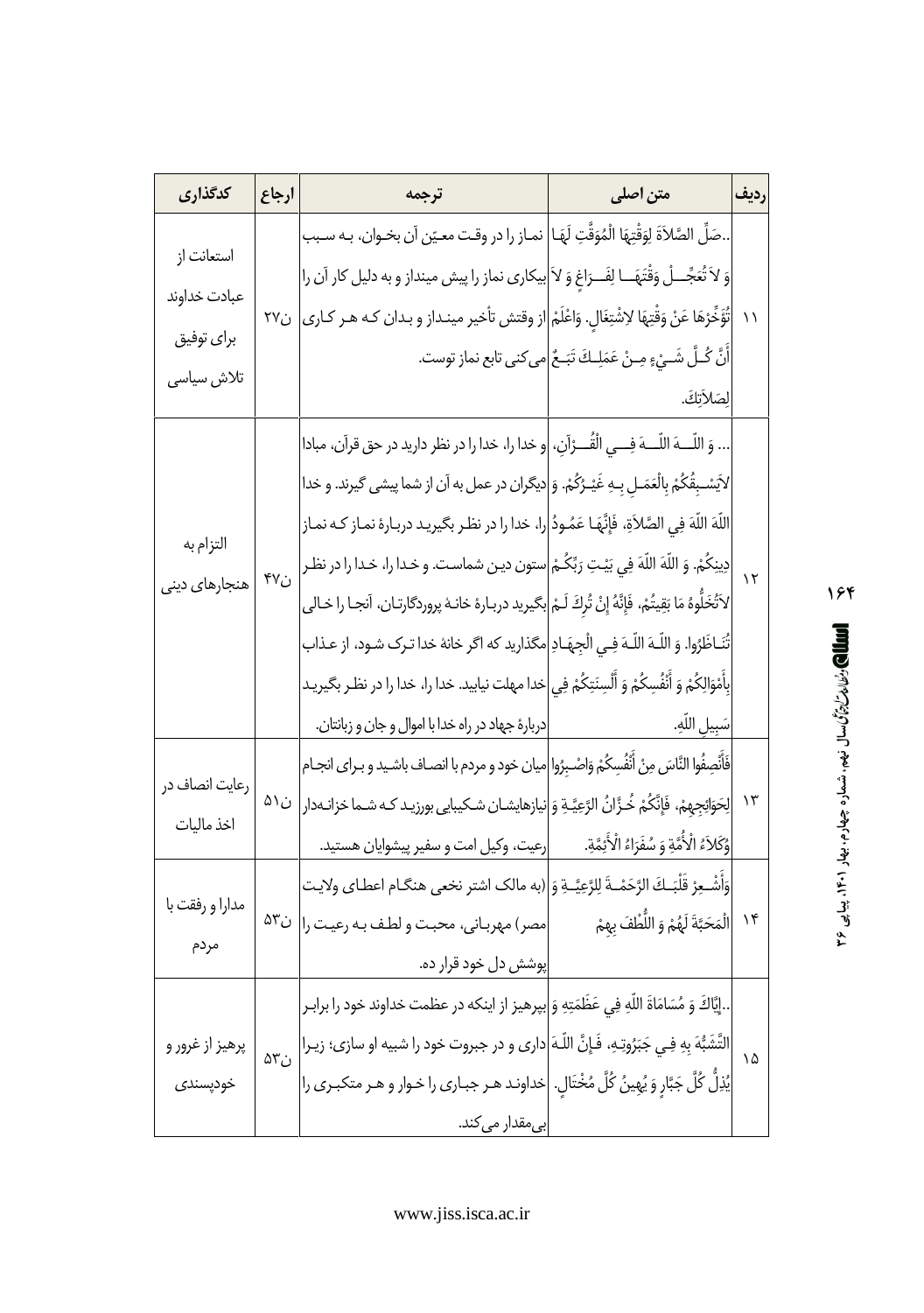|                                                                 | كدگذارى           | ارجاع                 | ترجمه                                                                                                   | متن اصلی                                    | رديف       |
|-----------------------------------------------------------------|-------------------|-----------------------|---------------------------------------------------------------------------------------------------------|---------------------------------------------|------------|
|                                                                 | پرهيز از          | $\Delta \mathbf{r}_i$ | . وَلْـيَكُنْ أَبْعَـدُ رَعِيَّتِـكَ مِنْـكَ وَ بايد دورترين رعيت از حريم تو و مبغوضترينشـان            |                                             | $\sqrt{5}$ |
|                                                                 |                   |                       | أَشْنَأُهُمْ عِنْدَكَ، أَطْلَبَهُمْ لِمَعَائِبِ[نزد تو كسى باشد كه بيش از ديگران عيبجوى                 |                                             |            |
|                                                                 | عيبجويى<br>مردمان |                       | النَّـاس؛ فَـإنَّ فِـي النَّـاس عُيُوبـاً،  مردم است؛ زيـرا مـردم را عيـبـهـايي اسـت كـه                |                                             |            |
|                                                                 |                   |                       | حاكم در پوشاندن آنها از همه سزاوارتر است.                                                               | الْوَالِي أَحَقُّ مَنْ سَتَرَهَا.           |            |
|                                                                 |                   |                       | وَ لاَتُدْخِلَنَّ فِي مَشُـورَتِكَ بَخِـيلاً،  هرگز با بخيل مشورت مكن كه تو را از بخشـش                 |                                             |            |
|                                                                 | بهرەنگرفتن از     |                       | يَعْدِلُ بِكَ عَنِ الْفَضْلِ وَ يَعِدُكَ الْفَقْـرَ  بازدارد و وعدهٔ فقر به تو دهد. و نيز با ترسو كه تو |                                             | $\sqrt{ }$ |
|                                                                 | مشورت بخيل،       | $\Delta \mathbf{r}_i$ | وَ لاَ جَبَاناً يُضْعِفُكَ عَـن الْأُمُّـورِ وَ لاَ را به سستى كشاند و نيز با طمعكار كـه اَزمنـدى       |                                             |            |
|                                                                 | ترسو و آزمند در   |                       | حَرِيصاً يُزَيِّنُ لَكَ الشَّرَهَ بِالْجَوْرِ، فَإِنَّ  در ستم را در نظـرت زيبـا سـازد. بخـل، تـرس و    |                                             |            |
|                                                                 | ادارۂ امور کشور   |                       | الْبُخْلَ وَ الْجُبْنَ وَ الْحِرْصَ غَرَائِزُ  حرصْ غرايز متفاوتى هستند كـه بـدگمانى بـه                |                                             |            |
|                                                                 |                   |                       | خدا آنها را در آدمی فراهم می آورد.                                                                      | شَتَّى يَجْمَعُهَا سُوءُ الظَّنِّ باللَّهِ. |            |
|                                                                 |                   | $\Delta \mathbf{r}_i$ | .وَالْصَقْ بِأَهْـلِ الْـوَرَعِ وَ الصِّـدْقِ،  به پارسایان و راستگویان بپیوند و آنان را چنـان          |                                             |            |
|                                                                 | دوری از           |                       | ثُمَّ رُضْهُمْ عَلَى أَنْ لاَ يُطْرُوكَ وَ لاَ بپروران كه تو را فراوان نستايند و به كـارى كـه           |                                             |            |
|                                                                 | چاپلوسان و        |                       | يَبْجَحُوكَ بِبَاطِلٍ لَـمْ تَفْعَلْـهُ، فَـإِنَّ نكرده ى بيهوده شادمانت نسازند؛ زيرا ستايش             |                                             | ۱۸         |
|                                                                 | متملقان           |                       | كَثْرَةَ الإْطْرَاءِ تُحْدِثُ الزَّهْوَ وَ تُدْنِى فراوان، كبر و نخـوت پديـد آورد و آدمـى را بـه        |                                             |            |
|                                                                 |                   |                       | سرکشے کشاند.                                                                                            | مِنَ الْعِزَّةِ.                            |            |
| نقش حکومت در ایجاد بسترهای جامعه پذیری سیاسی از منظر نهج البلاغ |                   |                       | وَ إنْ عَقَدْتَ بَيْنَكَ وَ بَـيْنَ عَـدُوِّكَ اكر با دشـمنت پيمـان بسـتى يـا او را در امـانِ           |                                             |            |
|                                                                 |                   |                       | عُقْدَةً أَوْ أَلْبَسْتَهُ مِنْكَ ذِمَّـةً فَحُـطْ خويش درآوردى، به پيمان خود وفادار بمـان و            |                                             | $\Delta$   |
|                                                                 |                   |                       | عَهْـــذَكَ بالْوَفَـــاءِ وَ ارْعَ ذِمَّتَـــكَ اگــر در ذمــهْ خــويش او را امــان دادى، آن را        |                                             |            |
|                                                                 | وفاداري به پيمان  | $\Delta \mathbf{r}_i$ | بالْأَمَانَةِ وَ اجْعَلْ نَفْسَكَ جُنَّـةً دُونَ رعايت نما. خود را سـپر تعهـدات خـويش قـرار             |                                             |            |
|                                                                 | با دشمن           |                       | مَا أَعْطَيْتَ، فَإِنَّهُ لَيْسَ مِنْ فَـرَائِضِ ده؛ زيـرا مـردم بـا همـهْ هواهـاى گونـاگون و           |                                             |            |
|                                                                 |                   |                       | اللَّهِ شَيْءٌ النَّاسُ أَشَدُّ عَلَيْهِ اجْتِمَاعاً،  اخـتلاف نظـرى كـه دارنـد، بـر هـيچ يـك از        |                                             |            |
|                                                                 |                   |                       | مَعَ تَفَرُّق أَهْوَائِهمْ وَ تَشَتُّتِ آرَائِهـمْ،  واجبات الهى، بهاندازهٔ بزرگـشمردن وفاى بـه         |                                             |            |
|                                                                 |                   |                       | پیمان اتفاق نظر ندارند.                                                                                 | مِنْ تَعْظِيمِ الْوَفَاءِ بِالْعُهُودِ.     |            |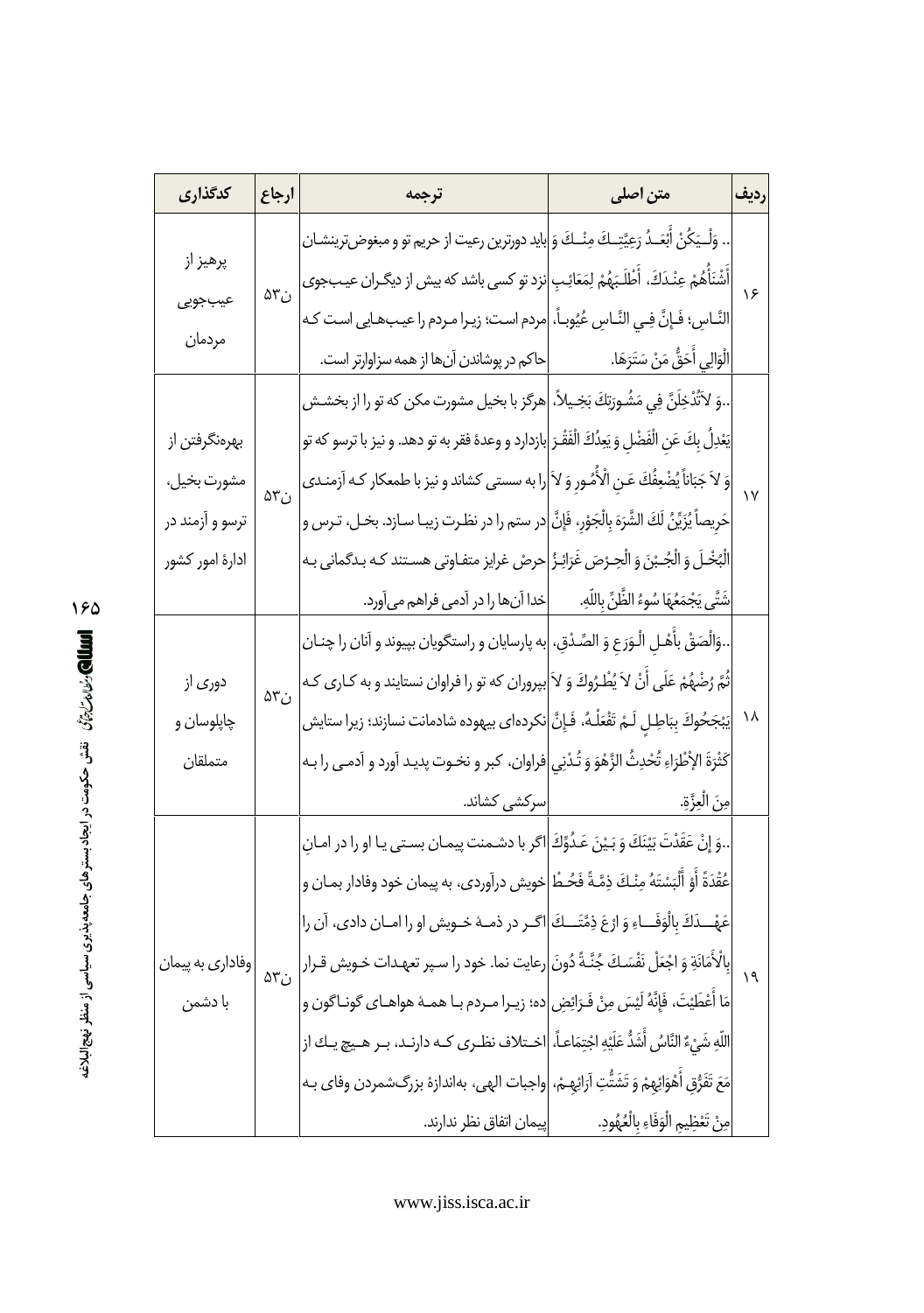| كدگذارى             | ارجاع | ترجمه                                                                                                    | متن اصلی                           | رديف |
|---------------------|-------|----------------------------------------------------------------------------------------------------------|------------------------------------|------|
|                     |       | وَلْيَكُنْ فِي خَاصَّةِ مَا تُخْلِصُ بِهِ <mark>ب</mark> ايد در خصوص آنچه به وسيلهْ آن دين خـويش را      |                                    |      |
|                     |       | لِلّهِ دِينَكَ: إِقَامَةُ فَرَائِضِهِ الَّتِي هِيَ $\bigg $ براى خداونـد خـالص مـىسـازى، برپـا داشـتن    |                                    |      |
| بهرهگیری از         |       | لَهُ خَاصَّةً، فَأَعْطِ اللّهَ مِنْ بَدَنِكَ فِي $\Bigg $ واجبات الهى باشد كه ويژهٔخداوند است. بنـابراين |                                    |      |
| عبادت خداوند        | ن٥٣   | ۲۰  لَيْلِكَ وَ نَهَارِكَ وَ وَفٍّ مَا تَقَرَّبْتَ بِهِ  در بخشى از شبانهروز تـن خـود را در كـار طاعـت   |                                    |      |
| برا <i>ی</i> تقویت  |       | إِلَى اللَّهِ مِنْ ذلِكَ كَامِلاً غَيْرَ مَثْلُومٍ عناداند بدار و عباداتي را كه موجب نزديكي تو بـه       |                                    |      |
| پایەھا <i>ی</i> دین |       | وَ لاَ مَنْقُوصٍ، بَالِغـاً مِـنْ بَـدَنِكَ مَـا $\bigg $ خداوند گـردد بـه نحـو كامـل و بـدون كاسـتى بـه |                                    |      |
|                     |       |                                                                                                          |                                    |      |
|                     |       | وَ أَنَا أَبْرَأُ إِلَيْكُمْ وَ إِلَى ذِمَّتِكُمْ مِنْ مِن به سبب پيماني كه با شما دارم، از آسيبي        |                                    |      |
| برائت از رفتار غير  | ن ۶۰  | مَعَــرَّةِ الْجَــيْشِ، إِلاَّ مِــنْ جَوْعَــةِ  كه سپاهيان به مردم برسانند بيزارم، مگر آنكه<br>۲۱     |                                    |      |
| انساني مأموران      |       | الْمُضْطَرِّ، لاَ يَجِدُ عَنْهَا مَذْهَباً إِلَى $\bigg $ سربازى گرسنه مانده و بـراى سـيركردن خـود       |                                    |      |
| حكومت               |       |                                                                                                          |                                    |      |
|                     |       | أَمَّـا بَعْـدُ، فَـأَقِمْ لِلنَّـاسِ الْحَـجَّ وَ ابـه قُـتَم بـن عبـاس، كـارگزار امـام در مكـه)        |                                    |      |
| اهتمام به انجام     | ن۶۷   | مراسم حج را براي مردم برپادار و ايامالله را بـه                                                          | ٢٢  ذَكِّرْهُمْ بِأَيَّامِ اللَّهِ |      |
| مناسک دین <i>ی</i>  |       | يادشان اَور.                                                                                             |                                    |      |
|                     |       | وَ عَظِّمِ اسْمَ اللَّهِ أَنْ تَذْكُرَهُ إِلاَّ عَلَى مٰاعام خدا را بـزرگ دار و آن را جـز بـه حـق يـاد   |                                    |      |
| ابتناى حكومت        | ن۶۹   | ۲۳  حَقٌّ وَ أَكْثِرْ ذِكْرَ الْمَوْتِ وَ مَا بَعْدَ مكن. مرگ را و جهان پس از مرگ را بسيار بـه           |                                    |      |
| بر باورمندي وثيق    |       | ياد آر.                                                                                                  | الْمَوْتِ.                         |      |

**الللال) رشاند** این که سال نیمه. شماره چهارم. بهار ۱۴۰۱، پیاپی ۲۶

166

# ۰۳-۳. گام دوم: کدگذاری محوری

کدگـذاري محـوري فراينـدي اسـت کـه طـي آن مفـاهيم بهدسـتآمده از طريـق کدگذاری باز، به هـم ربـط داده میشـوند. درواقـع، در ايـن مرحلـه در پـی بـرهمزدن و بههم پیوستن طبقهبندیها هستیم تا یک تبیین دقیقتر و کامل تر از پدیده ارائه شود.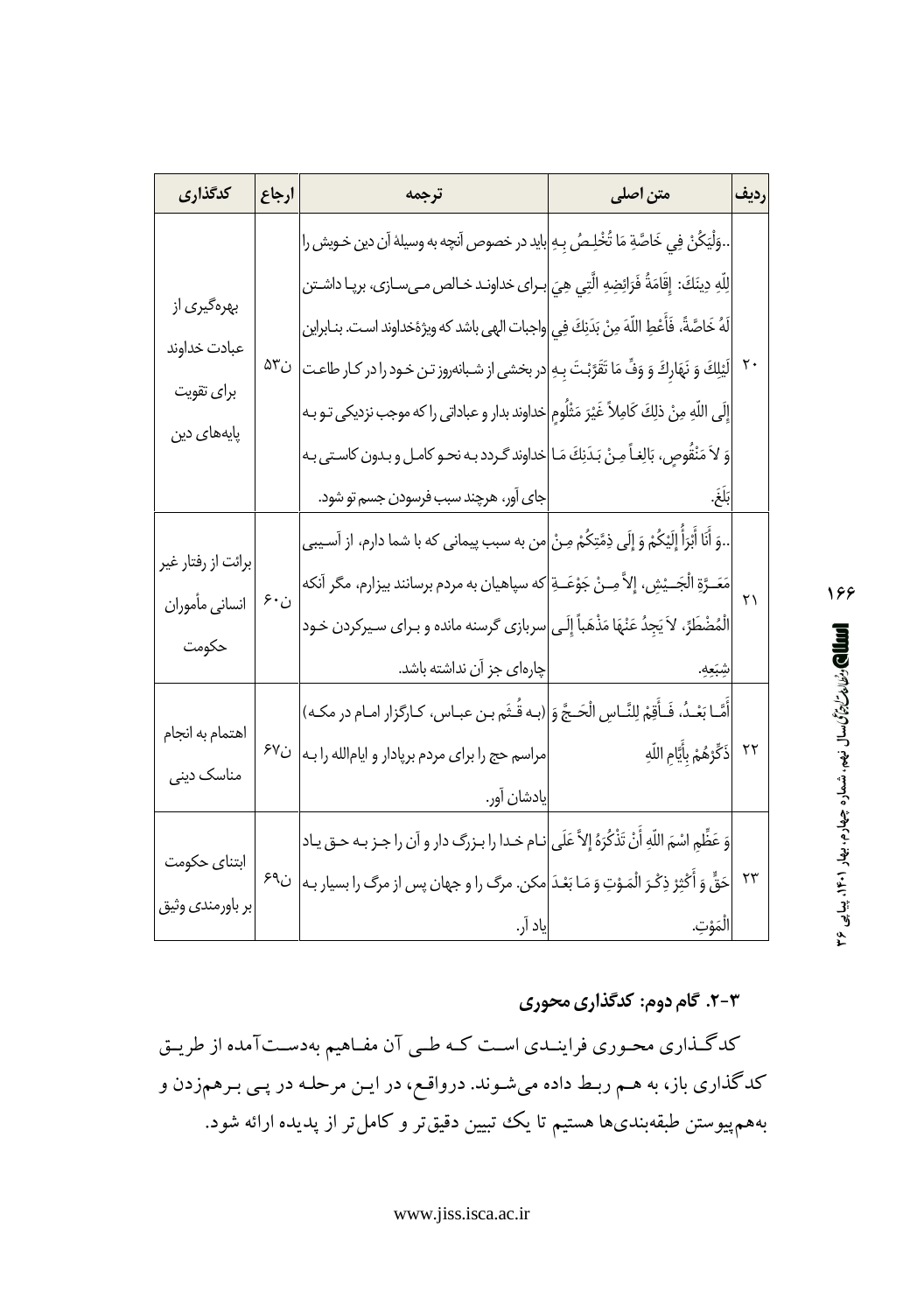

نمودار ۱. شیوهٔ طبقهبندی و استخراج مقولات از مفاهیم

کدگذاری محوری درواقع رابطهٔ بین مفاهیم و نظریه است و مبتنی بر مدل پارادایمی شکل می گیرد. طبق مدل پارادایمی استروس و کوربین، یافتـهها حـول محورهـای علـل، یدیـده، زمینـه، شـرایط میـانجی، اسـتراتژیهای کـنش/کـنش متقابـل و پیامـدها شـکل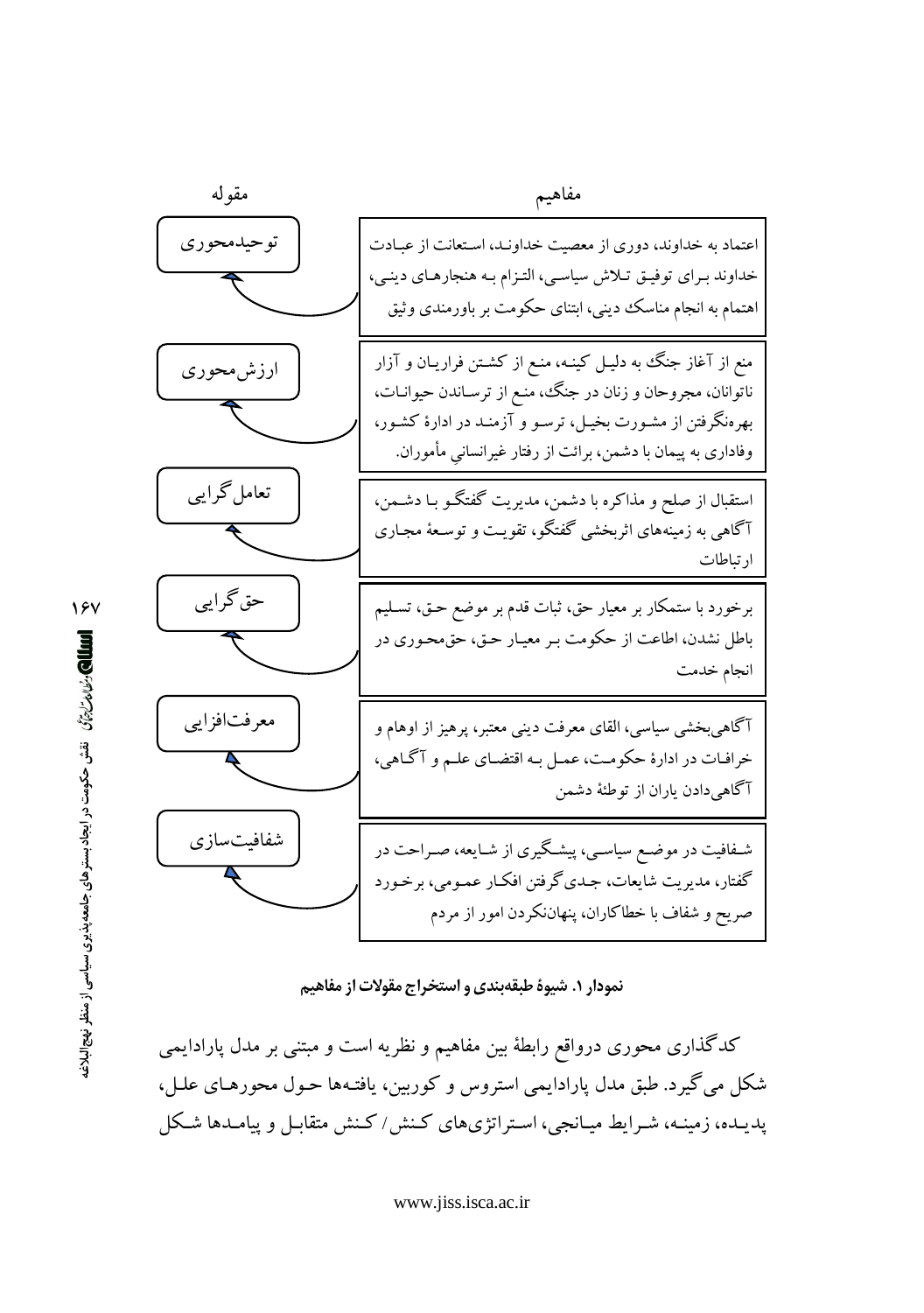می گیرنـد. شـایان ذکـر اسـت پـارادایم در اینجـا بیـانگر سلسـله روابطـی اسـت کـه بـین زيرمقولهها و مقولهٔ اصلي وجود دارد و از اين نظر، با اصطلاح رايج در مباحث معرفتـي به معنای چارچوب فکری و فرهنگی غالب بر نظامهای معرفتی متفاوت است.

۳-۲-۱. مقوله محوری (پدیده)

یدیده یا مقولهمحوری در اصل همان ایده، حادثه یا اتفاق اصلی است که سلسله کنش هـا و كنش هـاي متقابـل بـراي كنتـرل و ادارهٔ آن معطـوف مي شـود. بـهواقع، مـا پديــده را بـا پرسش هایی مانند این دادهها به چه چیز دلالت می کنند و این کـنش و کـنش متقابـل دربـارهٔ چیست، شناسایی می کنیم (استروس و کوربین، ۱۳۸۵، ص ۱۰۱). در ایـن تحقیـق، پدیـدهٔ اصـلی بسترهای تحقق جامعه پذیری سیاسی از طریق اعمال نقش و کارکردهای حکومت است که با لحاظ مجموعهای از عوامل و شرایط علّی، زمینهای و مداخلهای نمودار می گردد.

## ۲-۲-۲. شرایط علّی

حوادث، وقایع و اتفاقهایی که در وقوع یا گسترش پدیده، نقش ایفا می کننـد، علـل یا شرایط علّی گفته می شود. منظور از شرایط علّی در اینجا آن دسته از شرایط است کـه بهطور مستقیم بر پدیده اثر میگذارند؛ مانند تأثیر شکستگی پا بر احسـاس درد ‹اسـتروس و کـورین، ۱۳۸۵، ص ۱۰۱). در ایــن تحقیــق عناصــری چــون توحیــدمحوری، حــق گرایی، ارزش محوري، معرفتافزايي، شفافيتسازي و تعامل گرايي را مي تـوان شـرايطي قلمـداد کر د که بر ایجاد سترهای جامعه پذیری سیاسی تأثیر علّی دارند:

## ۲-۲-۲-۱. توحیدمحوری

توحيد يايهٔ دين است و اعتقاد به يگانگي خداوند و مؤثريت مطلق او در جريان امـور عالم، در شکل و محتوای رفتار و عمل انسانها تأثیر ویـژه دارد. امـام علـی ﷺ مظهـر اعـلای توحيد و اعتقاد راسخ به خداونـد اسـت و ايـن حقيقـت در بيـان و بنـان او تبلـور يافتـه اسـت؛ چنانکه فرمود: «مَا شَکَکْتُ فِی الْحَقِّ مُذْ أُرِيتُهُ؛ از زمـانی کـه خداونـد را شـناختم، در وجـود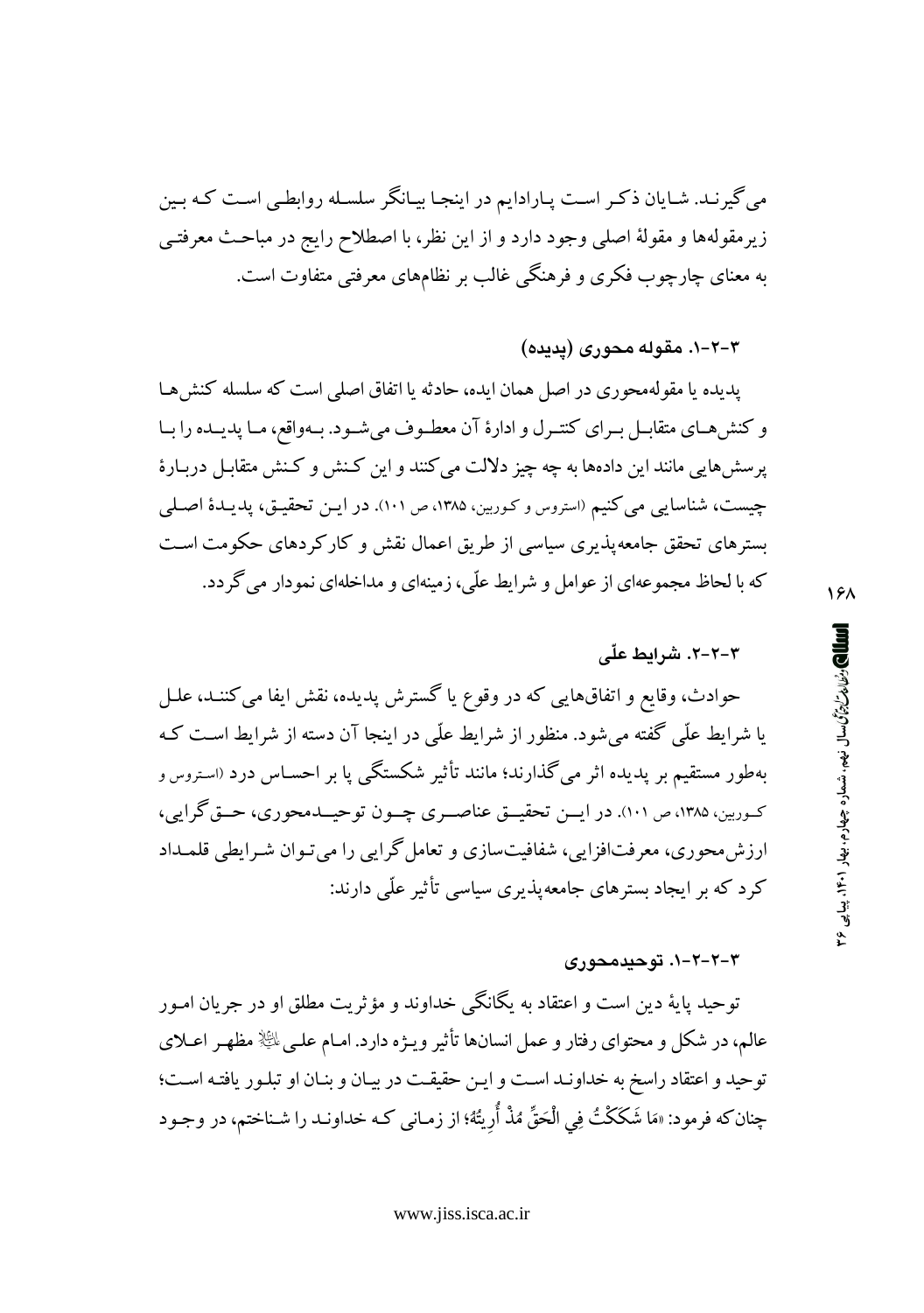آن ترديد نكردم» (نهجالبلاغه، خ۴). سراسر نهجالبلاغه بازتاب عمق توحيدباوري اميرمؤمنــان $\mathbb{P}$ است؛ آغاز هر خطبه تبلور توحید و نشان بر آمـدن از عمـق جـان اسـت و در حکـم رسـانهای است كه بالاترين معارف را دربارهٔ حقيقت توحيد در اختيار مخاطب خويش قرار مى دهد.

ابتنای حکومت بر توحیدمحوری، حکم اکسیری را دارد که جامعهٔ اسلامی را متوجه حقیقت واحد می سازد و اخـتلاف، دودسـتگی، منفعـتخواهی، خودخـواهی و منیـت را سد می کند و هدف اصلی آن، رسیدن به حقیقت نابی است که در سرشت همگان نهفته است. توجه به حقیقت واحد، باعث می شود واگرایی هـا در کـنش سیاسـی شـهروندان و کارگزاران کم سو شده و همگراییها افزایش یابـد و بـر همـین منـوال، میـزان و نـوع جامعهپذیری سیاسی شان را متأثر می سازد.

۳-۲-۲-۲. ارزش،محوری

يکي از پراهميــتترين جلوههـاي سـخنان اميرالمـؤمنين $\mathbb{P}$  در نهج|لبلاغـه، تأکيــد و تحریض بر ارزشهای مطلوب انسانی و طرد ارزشهای نامطلوب است. اهتمام حاکمیت به حفظ و تقويت ارزش هاي مطلوب انساني و جريـان پيـداكردن آن بـه حـوزهٔ كـنش و عمل حاکمان و مدیران جامعـه، سـبـــ تأســ و الگویــذیری اعضــای جامعـه و بیشـینگی همدلی و همراهبی جامعه و حاکمیت و تحقق جامعه پذیری سیاسبی است. در برابر، رقابت حاکمان و مدیران جامعه در گرایش به ارزشهای نامطلوب، سبب فاصلهٔ مـردم و حاکمیت و به محاق رفتن جامعه پذیری سیاسی می شود.

امام علي ﷺ در زيست فردي، سياسي و اجتماعي خويش، در تخلق به اخلاق نيكو و اهتمام به صیانت از ارزش های ناب انسانی و اسلامی بی همتا بود؛ بدین سبب، حرکت سیاه را برای جنگ در زمانی که نمایندهاش را برای دعـوت بـه مصـالحه نـزد شـامیان فرسـتاده بـود، نافی غرض دانسته و از آن جلوگیری کردند (نهجالبلاغه، خ۴۳)، بر مدارا با خطاکاران اصـرار داشت و دربارهٔ مصقله بن هبیره کـه مـتهم بـه خیانـت در امـوال و پناهنـدگی بـه معاویـه بـود، فرمود: «اگر میماند به مقدار توانش از او میگرفتیم و برای باقیمانده به او مهلت مـیدادیم» (نهجالبلاغه، خ۴۴)؛ بر یاد خداوند، پیروی از سنت پیامبر و آموزش، تلاوت و کسب هدایت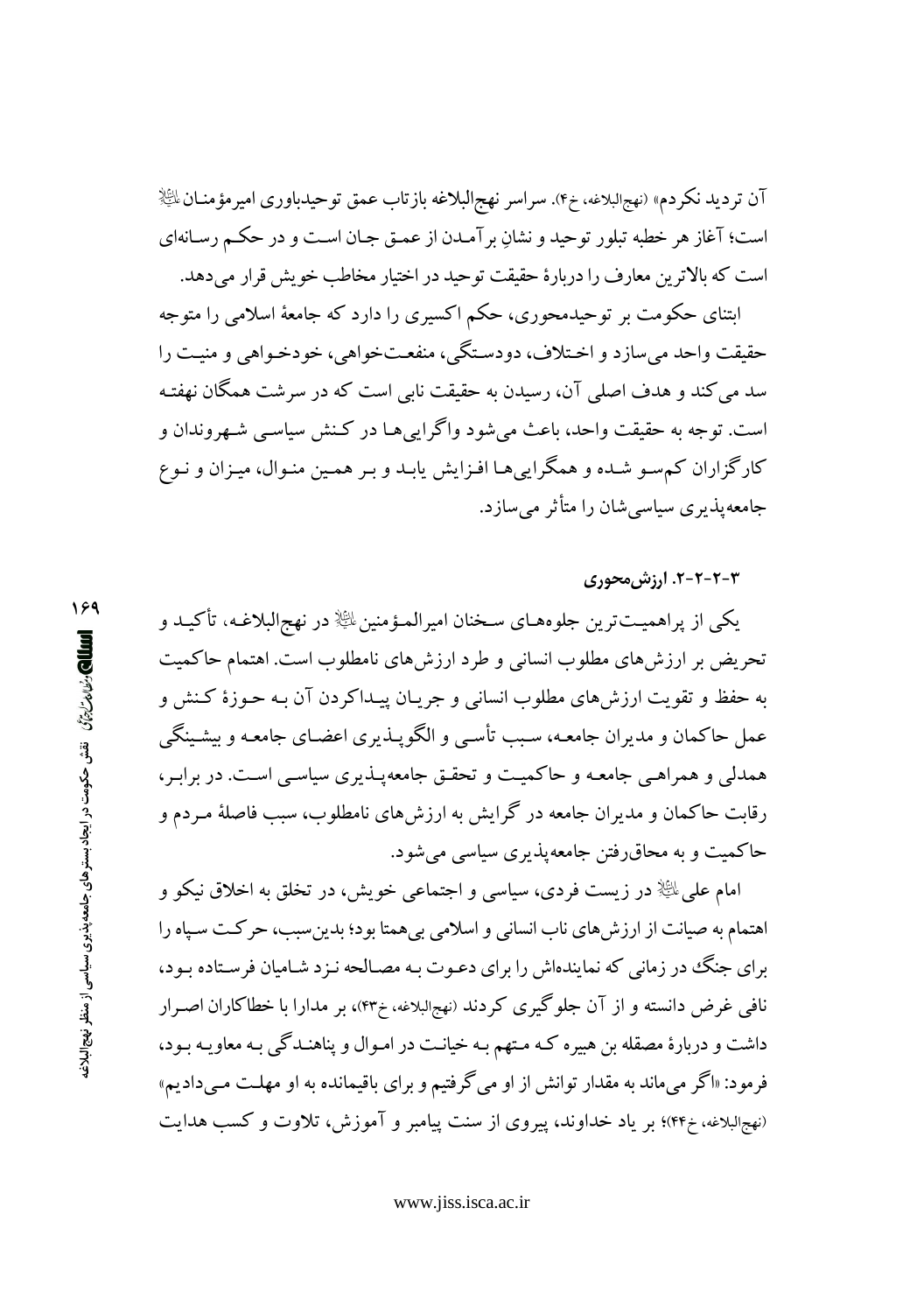از نور قرآن کریم ترغیب مداوم داشت (نهجالبلاغه، خ۱۱۰)، صـداقت و راسـت گویبی را بـر زمامـدار فـرض مىدانسـت (نهجالبلاغـه، خ١٥۴)، مردمـان را در خوبىهايشـان قــدردان بـود (نهجالبلاغـه، خ١۵٩) و از خطـاي آنـان چشم پوشــيمي كرد (نهجالبلاغـه، خ١٥٩) و هــزاران نكتــهٔ ظریف دیگر که حکایت از اهمیت اصول و ارزش های اخلاقی نزد آن حضرت است.

#### ۳-۲-۲-۳. حق گرائی

شاخص ترین وجه تمایز حکومت علوی از دیگر حکومتها، ابتنـای آن بـر محـور و مبنای حق است. معیار قرارگرفتن حق در حوزهٔ باور، گرایش و کـنش سیاسـی حاکمـان در انجام وظایف حکومتی خویش، دشوارترین و در عین حـال، پایـاترین معیـاری اسـت که در جلب اعتماد عمومی نقشآفرین است. «حـق» در کـلام امـام علـیﷺ بـه معنـی راستی، درستی، عدالت و قسط و در برابر باطل است. چنان کـه حاکمیـت در انجـام وظـایف خود در قبال جامعه و مردم، معیار حق را سرلوحهٔ کنشهایش قرار دهد، زمینهٔ بسط و تعمیـق جامعهپذیری سیاسی در جامعه فراهم میآید. از این روست کـه وقتـی در جنـگ جمـل شخصی خدمت آن حضرت آمد و عرض کرد: یا امیرالمؤمنین! من در شک افتـادم؛ در يک طرف طلحه، زبير، عايشه و بزرگان اصحاب قـرار دارنـد و در طـرف ديگـر شـما و اصحابتان هستيد؛ حق كجاست؟ من مردد شدهام. فرمودند: «أعـرفِ الحَـقَّ تَعـرفُ أهلَـهُ؛ حق را دریاب تا اهل آن را بشناسبی» (زمخشری، ۱۴۰۷ق، ج۴، ص ۵؛ یعقوبی، ۱۳۸۲، ج۲، ص ۲۱۰).

#### ٣-٢-٢-۴. معرفتافزاتي

هیچ اتفاقی در سپهر سیاسی یـک کشـور بـه وقـوع نمـی،پیونـدد، مگـر اینکـه ارتبـاط مستقیم یا غیرمستقیم به عملکرد و رفتار حکومت و حاکمان پیدا می کنـد. همـهٔ شـئونات فردی و اجتماعی و نیز کنشها و واکنشهای افراد و گروههـا در جوامـع امـروز، تحـت تأثير رفتار حکومتها، سويههاي ويژه مي گيرند. بالابردن دانش عمـومي جوامـع دربـارهٔ وقایعی که آنان را احاطه کرده است و نیز رشد معنوی و عقلانی اعضای جامعه از طریـق دراختیارگذاردن دادهها و اطلاعـات معتبـر و اقنـاع مـؤثر بخشهـای مختلـف جامعـه، از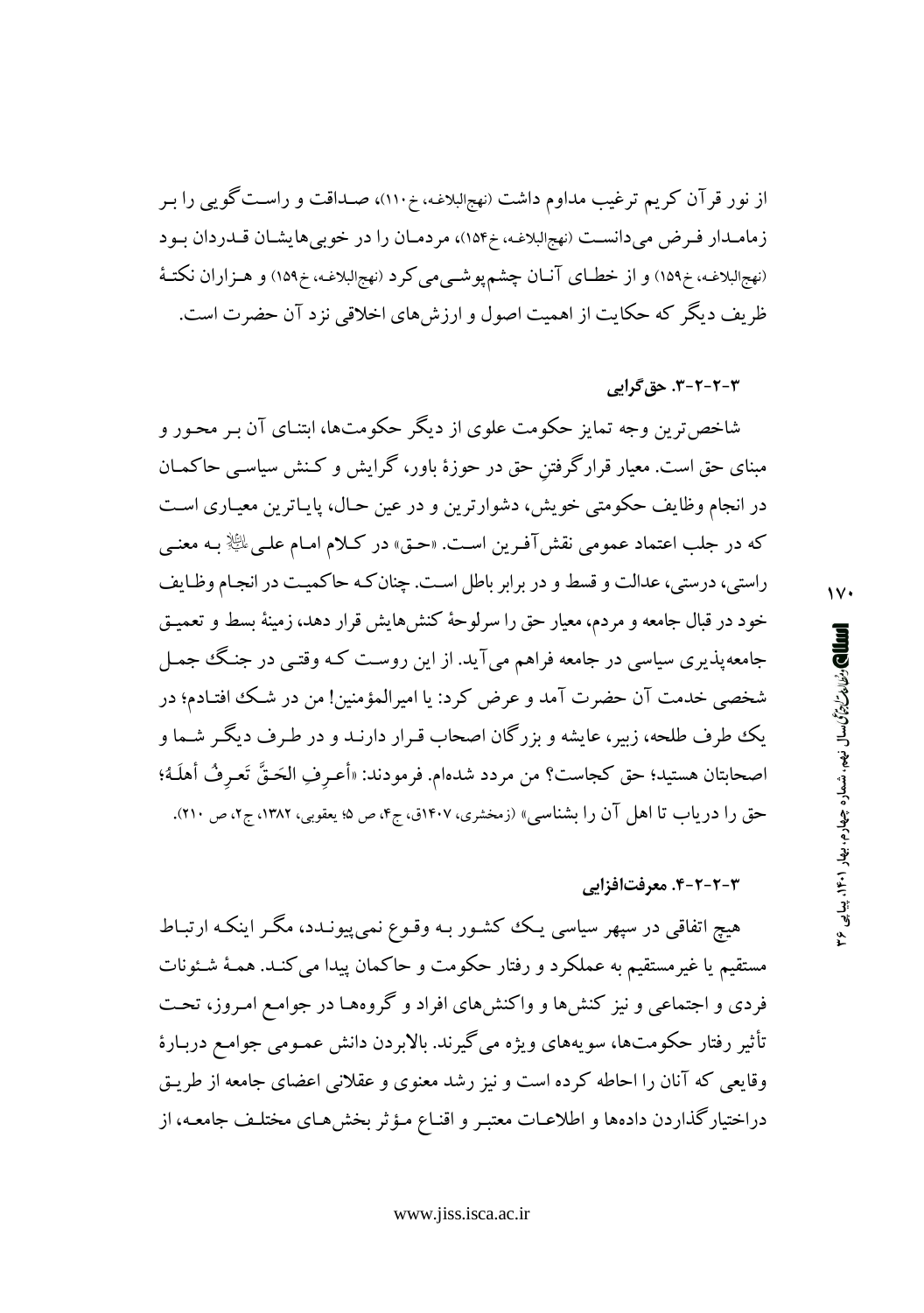اموری است که بـه حفـظ و ارتقـای رابطـهٔ دولت ـ ملـت مـدد می رسـاند و فرصـتهای جامعه پذیری سیاسی اعضای جامعه را بیشینه می سازد.

بر اين پايه، آگاهي دادن مردم به فجايع دورهٔ خلفا بهويژه خليفهٔ سوم (نهجالبلاغـه، خ٣٠)، آگاهی بخشی از شگردهای عوامفریبانهٔ نمایندگان دشمن در موضوع حکمیت (نهجالبلاغه، خ۲۳۸)، القای معرفت دینی معتبر در موضوع مرگ وو زندگی (نهجالبلاغه، خ۶۲)، پرهیز از اوهـام و خرافات در تصمیمهای حاکمیتی (نهجالبلاغه، خ۷۹)، نهی از اجتهاد بـه رأی در موضـوعات نيازمند تعمق (نهجالبلاغه، خ٨٧)، اصرار بر عمل طبق فهم و دانـش و پرهيـز از دخالـت سـليقة شخصی در ادارهٔ حکومت (نهجالبلاغه، خ۹۲) از محورهایی است که اهمیـت آگاهیبخشـی سیاسی و معرفتافزایی جامعه را نزد امام علیﷺ در نهجالبلاغه برجسته میسازد.

#### ۳-۲-۲-۵. تعامل گرایی

تعامل و ارتباط در سطوح گوناگون، از ضرورتهای زیست جوامع انسانی و اسـباب رشد و ارتقای توانمندیهای آنان است و در آموزههـای اسـلامی بـر اهمیـت و ضـرورت آن تأکید فـراوان شـده اسـت. ابتنـای سیاسـت گذاری حکومـت بـر گفتگـو و تعامـل بـا ملـت و بیگانگان برای اعضای جامعه این اطمینان را به ارمغان می آورد که فرایند حل مسائل از سـوی حکومت به شکل منطقبی و مسـالمتآمیز دنبـال می شـود. وجـود چنـین آرامـش و اطمینـان خاطری بین شهروندان سبب گرایش آنان به برنامهها و فرایندهای حاکمیتی است و بـر تعمیـق جامعه پذیری سیاسی آنان اثر گذار است. آن حضرت پیش از آغاز جنگ جمل و همزمـان بـا بدعهدی طلحه و زیبر، ابن عباس را بـرای گفتگـو بـا زیبـر فرسـتاد تـا او را بـه اطاعـت از امـام بازگر داند؛ اگر چه به دلیل آگاهی از منش طلحـه، گفتگـو بـا او را خـالی از فایـده دانسـته و بدان توجه نشان نداده است: «لاَ تَلْقَيَنَّ طَلْحَةَ، فَإِنَّكَ إِنْ تَلْقَـهُ تَجِـدْهُ كِالنَّوْرِ عَاقِصـاً قَرْنَـهُ، يَرْكَبُ الصَّعْبَ وَ يَقُولُ: هُوَ الذَّلُولُ وَ لكِنِ الْقَ الزُّبَيْرَ، فَإِنَّهُ أَلْيَنُ عَرِيكَةً، فَقُـلْ لَـهُ: يَقُـولُ لَـكَ ابْـنُ خَالِكَ: عَرَفْتَنِي بِالْحِجَازِ وَ أَنْكَرْتَنِي بِالْعِرَاقِ، فَمَا عَدَا مِمَّا بَدَا؟ با طلحه ديدار مكن؛ زيـرا اگـر بـا او ملاقات کنی، وی را همچون گاوی وحشبی مبی نیی که شـاخهایش تابیـده اسـت. او بـر مرکب سرکش سوار میشود و آن را رام و رهوار میپندارد. اما با زبیر ملاقات کن؛ زیـرا او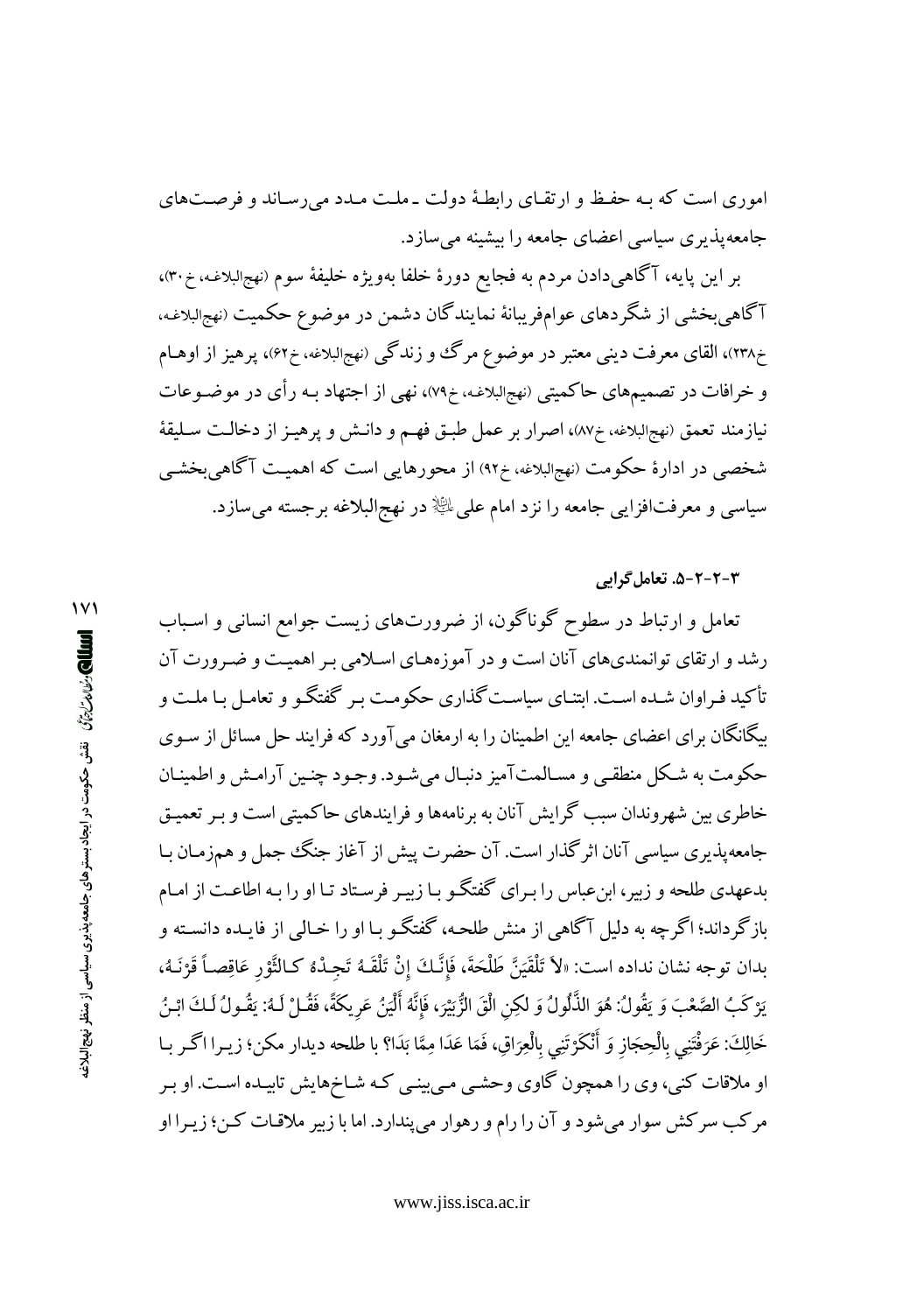نرمخوتر است. به او بگو: پسر دایبی ات مبی گویـد: در حجـاز مـرا شـناختی [و بـا مـن بیعـت کردی] و در عراق مرا نمی شناسی! چه شد که از پیمان خود بازگشتی؟» (نهجالبلاغه، خ۳۱).

٣-٢-٣. زمينهها

شرایط زمینهای، ریشه در شیرایط علّبی دارنید و محصول تلاقبی و تلفیق آنها با یکدیگر برای شکل دادن به الگوهای مختلف با ابعاد گوناگون هستند. وقتبی می گـوییم در شرایط درد شدید و طولانی، چنین و چنان می کنیم تا آن را مهـار کنـیم، زمینـه را توضـیح می دهیم. به سخن دیگر، اتخـاذ تـدبیر دربـارهٔ درد اسـت (اسـتروس و کـوربین، ۱۳۸۵، ص ۱۰۲). آنچه میتواند زمینهساز واقع شدن یا نشدن جامعهپذیری سیاسی از ناحیهٔ حکومت بشـود، میزان مراقبت و اهتمـام حاکمیـت در ایفـای وظـایف و کارکردهـای خـود در قبـال مـردم و دوری گزینی از رفتارها و کنش۱هایی است که سبب تنفر عمومی و کـاهش اعتمـاد اجتمـاعی اعضای جامعه می گردد. اموری چون حضور به موقع و مؤثر حاکمان میـان مـردم (نهجالبلاغـه، ن۵۳)، ارتبـاط رودررو و بــدون واســطه بــا مــردم (نهجالبلاغـه، ن۶۷)، هم ســطحي زنــدگي و معیشت مدیران و مردم (نهجالبلاغـه، ن۳)، پنهـاننکردن واقعیتهـا از مـردم (نهجالبلاغـه، ن۵۰)، عــدالتورزي (نهجالبلاغـه، خ١٥) و ... در زمـرهٔ زمینـههاي ايجـابي جامعهيــذيري سياســي و فاصلهٔ اجتماعی مردم و مسئولان (نهجالبلاغه، ن۵۳)، ستمپیشگی در رفتار با مـردم (نهجالبلاغـه، ن۵۳) و ویژهخواری (نهجالبلاغه،ن۶۹) از زمینههای سلبی جامعهپذیری سیاسی است.

### ۳-۲-۴. کنش و کنش متقابل

کنش و کنش متقابل، روشها و راهبردهـایی اسـت کـه کنشـگران در رویـارویی بـا پدیده و با توجه به شرایط علّی و زمینه اتخاذ می کنند و اغلب هدفمند، قصـدی و دارای دلیـل است و برای حل یک مسئله صورت می گیـرد. بـه بیـان دیگـر، راهبردهـای ایجادشـده بـرای کنترل، اداره و بر خورد با پدیدهای، تحت شرایط مشاهدهٔ خاص است. در مثال درد، راهبردهای اداره و کنترل درد شامل تختهٔ شکستهبندی، رفتن به اورژانـس و گرم کـردن فـرد است (استروس و کوربین، ۱۳۸۵، صص ۹۸، ۱۰۶). در ایـن بخـش مهـم اسـت بـدانیم حکومـت چـه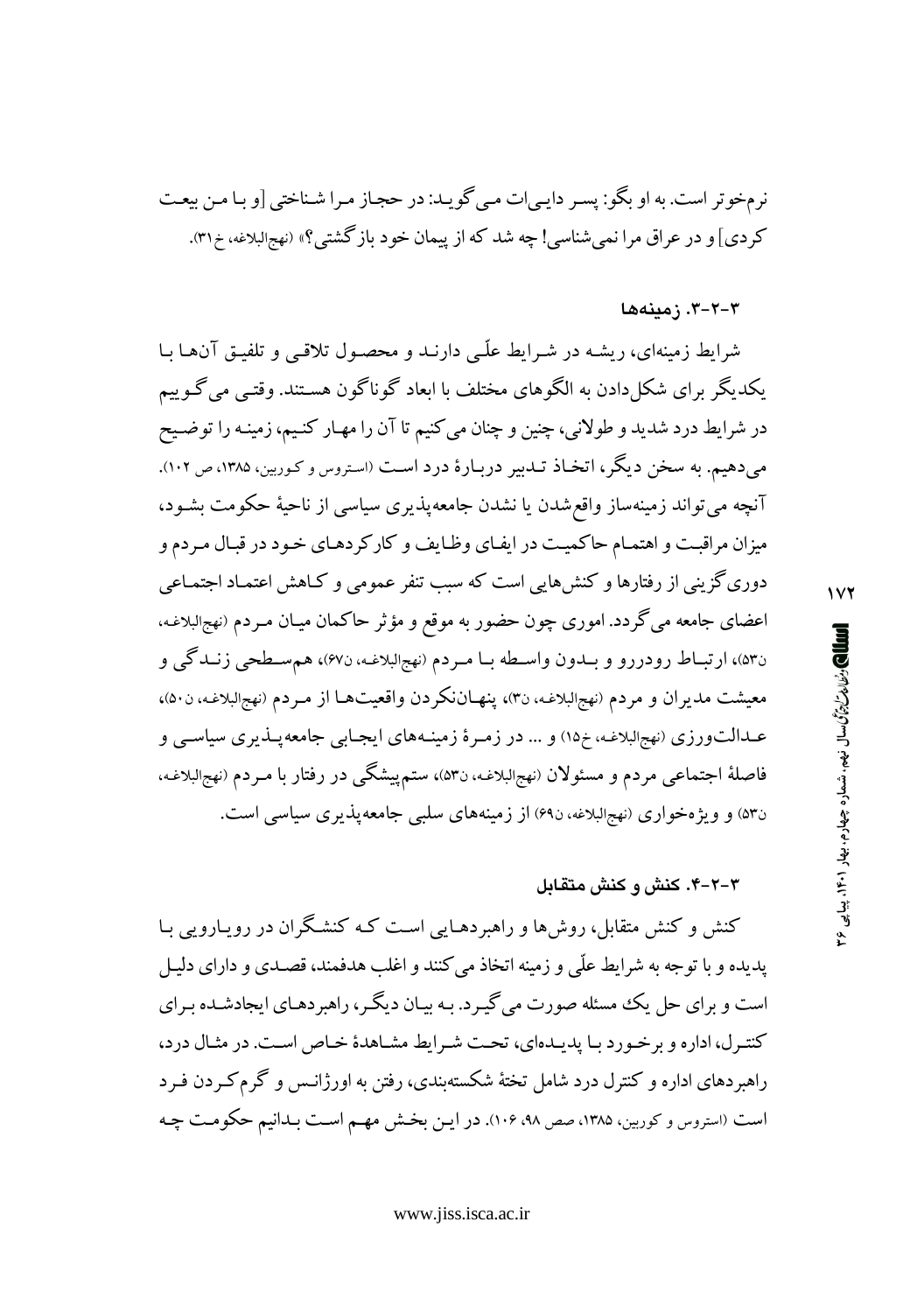کنش هایی را و چگونه از خود بروز می دهـد کـه در بـرانگیختن جامعه پــذیری سیاســی مـردم اثرگذار است و نیز کنش متقابل مردم در برابر کنش های حکومت چگونه است و چگونـه سه صورت سلب یا ایجاب، میزان جامعه پذیری سیاسی آنان را متأثر می سـازد. آنچـه از محتـوای گفتار امیرالمؤمنین ﷺ دربارۂ نقش حکومت در ایجاد بسترهای جامعه پــٰذیری سیاســی بــا لحاظ شرايط علّى به دست مي آيد، به اجمال در قالب موارد زير قابل احصاست:

۰-۲-۳-۲. باور و اعتماد وثیق به خداوند

اگر حاکمان کشور به جای اعتماد به سرمایههای مـادی و قـدرت نظـامی، توجهشـان معطوف به قدرت و ارادهٔ الهی شد و باور به آن در وجود جانشان طنین انداز گر دیـد، اعضـای جامعهٔ دینی نیز با برنامهها و سیاست آنان احساس قرابت و همـدلی بیشـتری خواهنـد داشـت. امام على ﷺ ايمان و اعتماد به خداوند را سرمايهٔ اصلي خـويش مىدانسـت و عمـق بـاور بدان در سخن و رفتار او متبلور بود: «وَ إِنِّي لَعَلَى يَقِين مِنْ رَبِّـي، وَ غَيْـر شُـبْهَةٍ مِـنْ دِينِـي؛ همانا من به خدای خود یقین دارم و در دین خود شبههای ندارم» (نهجالبلاغـه، خ۲۲). ابتنـای حکومت بر باورمندی وثبتی، حتی در نامهها و خطابههای آن حضرت نمـودار بـود و لـذا در نامهٔ ۶۹ خطاب به حارث همدانی که از اصحاب خـاص امـام و از فقهـا و دانشـمندان امت بود، بر بزرگ٥داشتن نام خداوند و فراوانی یاد مـرگ تأکیـد داشـته اسـت: «وَ عَظُّـم اسْمَ اللهِ أَنْ تَذْكُرَهُ إِلاَّ عَلَى حَقٌّ وَ أَكْثِرْ ذِكْرَ الْمَوْتِ وَ مَا بَعْدَ الْمَوْتِ؛ نام خدا را بزرگ دار و آن را جز به حق یاد مکن. مرگ و جهان پس از مرگ را بسیار به یاد آر» (نهجالبلاغه، ن۶۹).

## ۳-۲-۴-۲. اخلاق سیاسی و نظامی

آمیختگی اخلاق و سیاست و رخزنمـایی سیاسـت اخلاقـی را پـیش از همـه بایـد در سـیرهٔ نبوي و علـوي ديـد؛ چنان كـه درهم آميختگـي سياسـت و قـدرت بـدون توجـه بـه معيارهـاي اخلاقی را می توان در گرایش امـوی و بـهطور خـاص، زمامـداری شـخص معاویـه بـه نظـاره نشست. حکومت و مـديريت رسـول اکـرمﷺ، تجسـم سياسـت اخلاقىمـدار و مـديريت اخلاق،محور بود و دوران کوتاه زمامداری و امامت امیرالمـؤمنین علـی ﷺ نیـز بـر همـان مشی و منش پیریزی شد. در این سیره، عرصهٔ سیاست از مفاسد قدرت پیراسته است و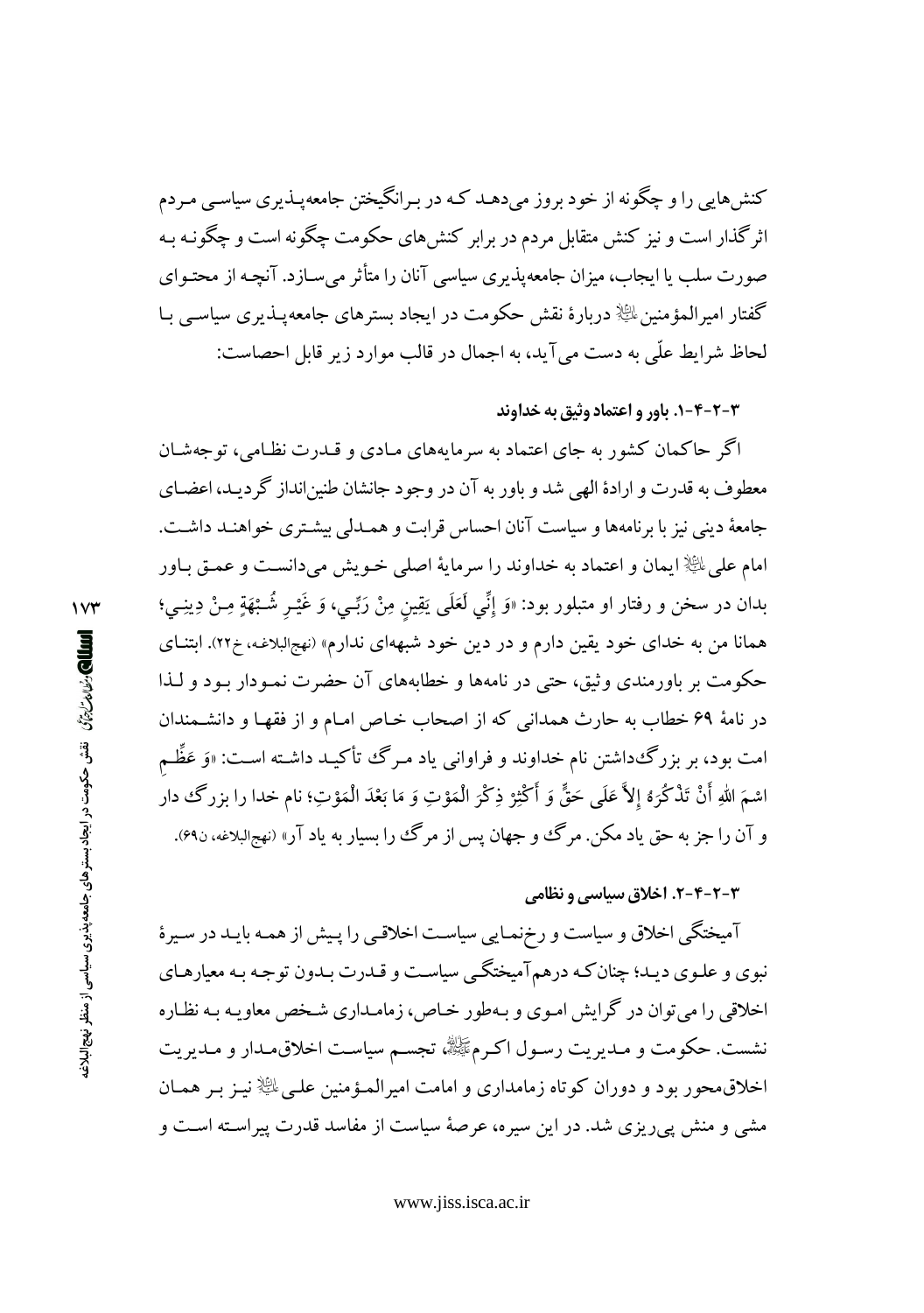حاکمان از هرگونه آلودگی اخلاقیی مبـرا هسـتند. او نـه میپسـندید سـپاهیانش بـه سـپاه معاويه <sub>-</sub> با همه جنايت و ظلمي كه مي كردند ـ دشنام دهند: «إنِّـي أَكْـرَهُ لَكُـمْ أَنْ تَكُونُـوا سَبَّابِینَ؛ من خوش ندارم که شما دشـنامدهنده باشـید» (نهجالبلاغـه، خ۲۰۶) و نـه میپبـذیرفت آنان آب را از سپاهیان دشمن دریغ دارند.

بدون تردید، رعایت اصول و تعالیم اخلاقیی از سوی حاکمان و زمامداران، هم تضمین مصونیت آنـان از آسـیبهای ویرانگـر قـدرت اسـت و هـم جامعـه را از مفاسـد خسارت بار قدرت منهای اخلاق محافظت می کند. دورهٔ حاکمیت پرفرازونشیب علی  $\mathbb{R}^{\mathbb{K}}$ نمونـهٔ اعـلای اقتفـای سیاسـت از اخـلاق بـود و هیچ گـاه اخـلاق در برابـر دلرباییهـای سیاست، خود را نحیف نیافت. پاسداشت کرامت انسـانی (نهجالبلاغـه، ق٣٧)، پــذیرش خطـا در امور حکومت (نهجالبلاغه، خ۱۱۶)، راسـتگویبی و درسـتکاری (نهجالبلاغـه، خ۱۵۴)، آغــازگر جنگ نبودن، منع از کشتن فراریان و نهی از آزار ناتوانان، مجروحـان و زنـان (نهجالبلاغـه، ن۱۴)، تنها نمونههایی از توجه به این اصول و تعالیم است.

# ۳-۲-۴-۳. آگاهی سیاسی

آگاه کردن جامعه به شرایط زیست مطلـوب و چگـونگـی مطالبـهٔ حقـوق خـویش، از اساسی ترین عناصر ارزیابی حکمرانی خوب است. جامعـهای کـه از وظیفـهٔ حکومـت در قبال تأمین نیازهای اولیهٔ خویش غافل باشند یا نداننـد کـه بـرای بقـا و ارتقـای زنـدگی و بر آوردهشدن نیازهای اولیه و ثانویهٔ خویش باید به اعمال حق «تعیین سرنوشت» خود بهـا بدهند، نمی تـوان انتظـار داشـت پایـههای جامعهیـذیری سیاسـی اسـتواری داشـته باشـند. کم ترین کاری که از حکومت در چنین شـرایطی بـر می آیـد، آگاهیبخشـی شـهروندان دربارهٔ شرایط زیست بهتر در جامعه با توجه به اختیارات و امکانات حکومت است تـا بـا چشم باز در این باره تصمیم بگیرند. امـام علـی اللهٔ ضـمن اشـاره بـه ضـرورت و اهمیـت حکومت، مهمترین وظایف و کارکردهای آن را گوشزد کرده است: «إِنَّـهُ لاَبُـدَّ لِلنَّـاسِ مِنْ أَمِيرٍ بَرٍّ أَوْ فَاحِرٍ يَعْمَلُ فِي إِمْرَتِهِ الْمُؤْمِنُ وَ يَسْتَمْتِعُ فِيهَا الْكَافِرُ وَ يُبَلَّغُ الله فِيهَـا الْأَجَـلَ وَ يُجْمَعُ بِهِ الْفَيْءُ وَ يُقَاتَلُ بِهِ الْعَدُوُّ وَ تَأْمَنُ بِهِ السُّبُلُ وَ يُؤْخَذُ بِهِ لِلضَّحِيفِ مِنَ الْقَـويِّ؛ حَتَّـى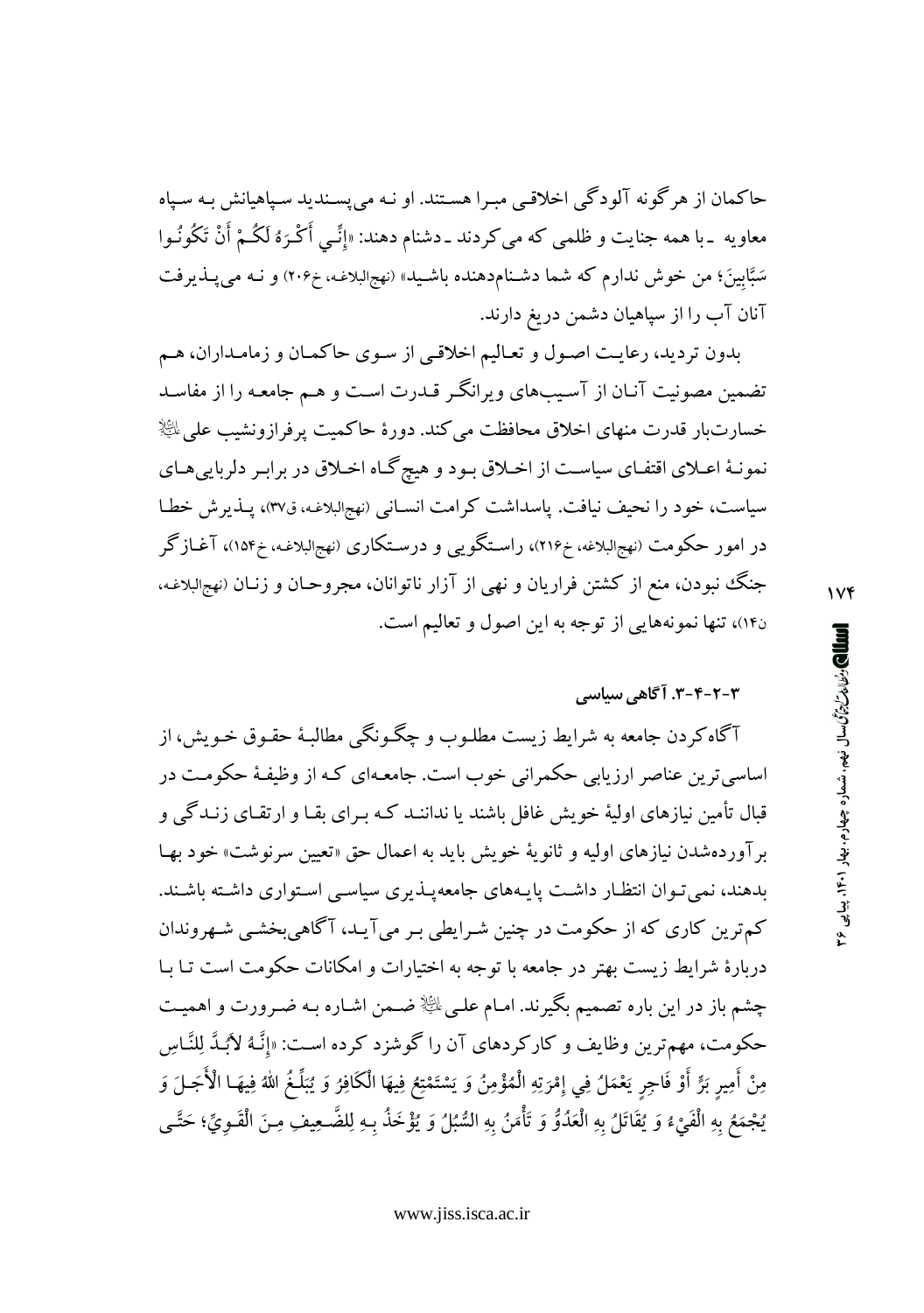يَسْتَريحَ بَرٌّ وَ يُسْتَرَاحَ مِنْ فَاجِر؛ مردم ناچارند حاكمي داشته باشند، خواه نيكوكار و خـواه بدکردار که مؤمن در سایهٔ حکومت او به کار خود پردازد و کافر از متاع دنیا برخوردار گردد و خداوند زمان هر یک را به سر آورد و توسط آن حاکم غنایم جمع گردد و بـا دشمن پیکار شود و راهها ایمنی پابد و حق ضعیف از قوی سـتانده شـود تـا نیکوکـار در آسایش به سر برد و از شر مردم بدکردار در امان باشد» (نهج البلاغه، خ۴۰).

روشن است تمرکز حکومت بر عمل به وظـایف و کارکردهـای مـورد انتظـار بـرای جلب رضایت عمومی، شرایط جامعهپذیری سیاسی و تعلق خاطر اعضای جامعه را بهبود میبخشد و بی توجهی حکومت به تحقـق ایـن کارکردهـا، اسـباب دوری گزینـی آنـان و بپررغبتی به موضوع جامعهپذیری سیاسی را رقم خواهد زد.

۴-۲-۴-۴. خرافهزدایی

ماکس ویبر حکومتها را به لحاظ شیوهٔ اعمال حاکمیت، به سه دستهٔ سنتی، کاریزمایی و عقلانی دستهبندی کرده است و حاکمیت عقلانی و منطقبی را وجـه تمـایز حکومتهای مـدرن از دیگـر حکومتهـا بـر شـمرده اسـت (وبـر، ۱۳۷۴، ص ۷۲). ابتنـای حکومت بر پایهٔ علم و دانش و دورساختن جامعه از اوهام و خرافات، از اموری است که به استواری پایههای حکومت منجر میشود. هنگامی که امامﷺ آمادهٔ حرکت برای نبرد با خوارج بـود، یکـی از یـاران عـرض کـرد: «ای امیرمؤمنـان! بـا اطلاعـی کـه از اوضـاع ستارگان دارم، می ترسم اگر در این ساعت حرکت کنی، به مراد خویش نرسی. امـام الله ا بيدرنگ در پاسخش فرمود: أَتَزْعَمُ أَنَّكَ تَهْدِي إِلَى السَّاعَةِ الَّتِي مَنْ سَارَ فِيهَا صُـرِفَ عَنْـهُ السُّوءُ؟ وَ تُخَوِّفُ مِنَ السَّاعَةِ الَّتِي مَنْ سَارَ فِيهَا حَاقَ بِهِ الضُّرُّ؟ فَمَنْ صَدَّقَكَ بهذَا فَقَدْ كَـذَّبَ الْقُرْآنَ وَ اسْتَغْنَى عَنِ الِاسْتِعَانَةِ بِاللهِ فِي نَيْلِ الْمَحْبُوبِ وَ دَفْعِ الْمَكْرُوهِ؛ آيـا مـى پنـىدارى تـو زمانی را نشان می دهی که هـر کس در آن حرکت کنـد بـدی از او دور مـی شـود؟ و از زمانی بر حذر میداری که هرکس در آن حرکت کند زیان و آسیب او را فرا می گیرد؟ هرکس تو را در این ادعا تصدیق کند قرآن را تکذیب کرده و از یاری خـدا در رسـیدن به خواسته و دفع ناخواستهاش بی نیاز گشته است» (نهجالبلاغـه، خ۷۹). در ایـن کـلام بـا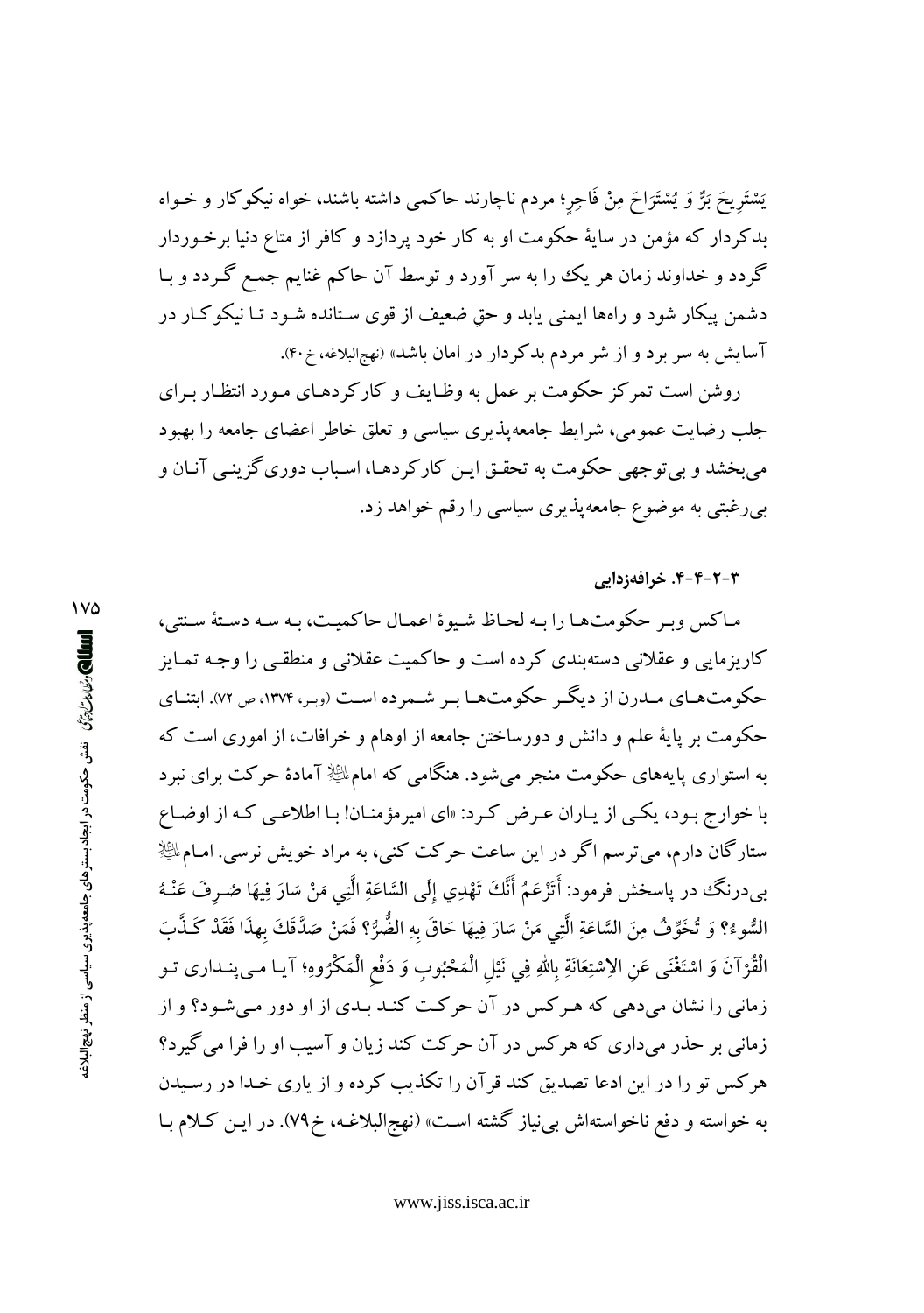استناد به دو منبع عقل و نقل بر رد سخن نابجای گوینده استدلال شده و توجه داده است که سپردن امور حکومت به دست قضا و قدر و ارادههای ضعیف، اساس تصمیم و تـدبیر در مدیریت را مختل میسازد. دفاع از جایگاه عقل و تـدبیر در ادارهٔ حکومـت از سـوی حاکمـان، بـه افـزايش اعتمـاد جامعـه و جلـب حمايـت آنـان از سياسـتها و برنامـههاي حاکمت مدد می رساند.

۴-۲-۳-۵. شفافیت در موضع سیاس*ی* 

اتخاذ موضع آشکار در حـوادث و وقـايع پـيش روى حکومـت، بـه تعميـق روابـط دولت ملت و برانگیختن اعتماد عمومی جامعـه کـمـک شـایانی می کنـد. امیرمؤمنـان $\mathbb{P}$ بهطور متناوب در نهجالبلاغه به شبههها، اظهارنظرها یا تردیدهای اصـحاب خـود دربـارهٔ ماجرای قتل خلیفهٔ سوم واکنش نشان دادهاند و موضع خویش را در این زمینـه بهروشـنـی بيان داشتهاند و ضمن تبرئـهٔ دامـن خـويش از ايـن موضـوع، حادثـهٔ پيشآمـده را پيامـد ناخواستهٔ رفتارهـای نایسـند او در امـر حکومـت و دوریگزینـی از سـنت پیـامبر خـدا و كمينههاي مورد التفات و عمل خلفاي پيشين بيان داشـته اسـت: «وَ أَنَـا جَـامِعٌ لَكُـمْ أَمْـرَهُ، اسْتَأْثَرَ فَأَسَاءَ الْأَثَرَةَ وَ جَزِعْتُمْ فَأَسَأْتُمُ الْجَزَعَ وَ لِلهِ حُكْمٌ وَاقِعٌ فِـى الْمُسْتَأْثِرِ وَ الْجَـازِع؛ مـن ماجرای او را (عثمان) برای تان خلاصه می کنم: استبداد و خودکامگی در حکومت را از حد گذرانـد و شـما نيـز بـيش از حـد بيتـابي و فغـان كرديـد و خداونـد دربـارهٔ كسـي كـه خو د کامگی می کند و کسی که بی تـابی نشـان مـی دهـد، حکمـی دارد کـه تحقـق مـی یابـد» (نهج البلاغه، خ ٣٠).

#### ۲-۲-۵. پیامدها

پیامـدها نتیجـه و حاصـل كـنش/كـنش متقابـل اسـت. بـهطور طبیعـي، كنشهـا و واکنشهایی که در مقابله یا برای اداره و کنترل پدیدهای صـورت می گیـرد، پیامـدهایی دارد و ممکن است متوجه افراد، مکانها یا اشیا شود. پیامـدها ممکـن اسـت حـوادث یـا اتفاقات مثبت یا منفی و واقعی یا ضمنی باشند و نیـز ممکـن اسـت در حـال یـا آینـده بـه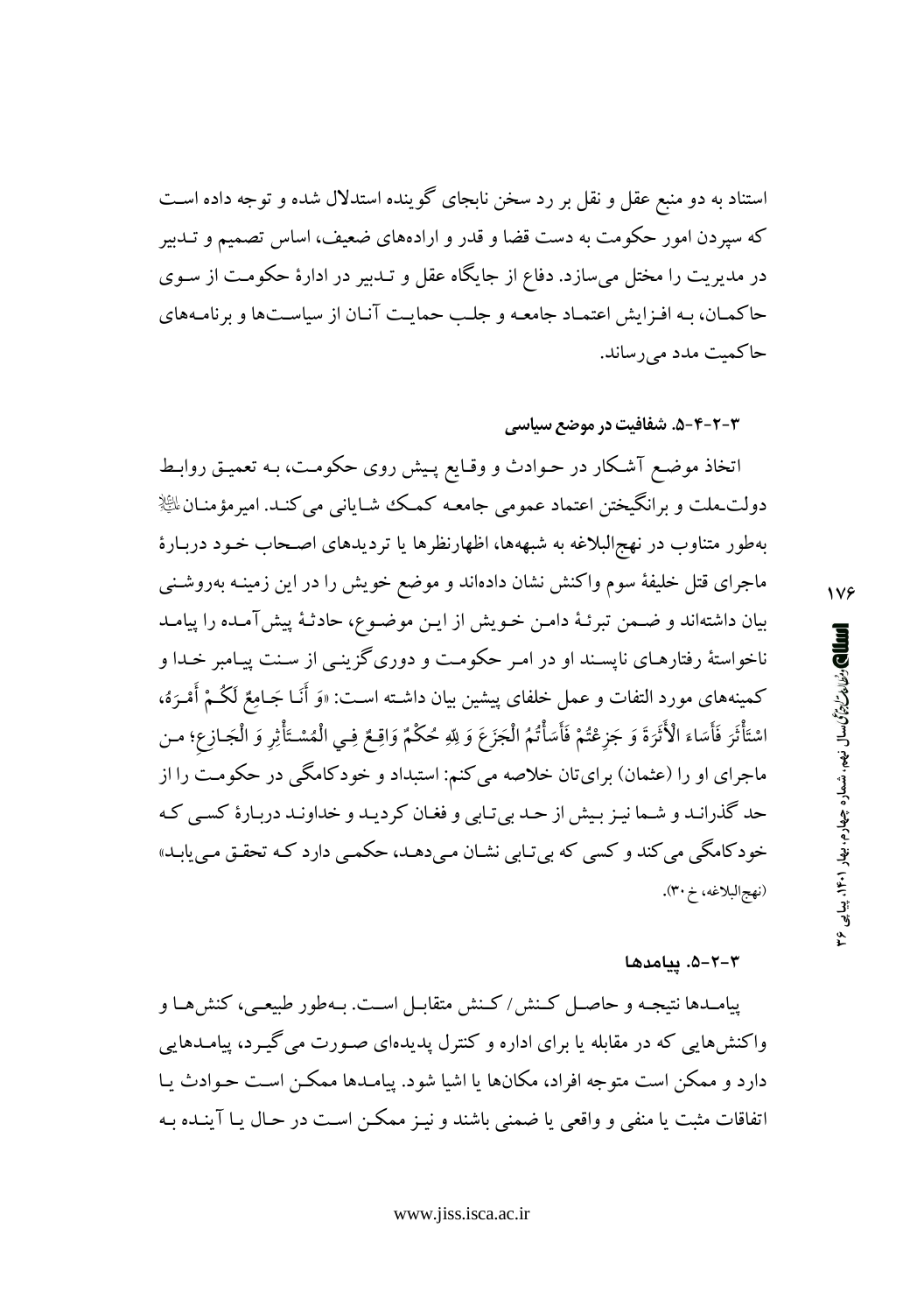وقوع بپیوندند. در مثال مذکور، میتوان گفت یکی از پیامـدهای اقـدام بـرای تسـکین درد، آرامش است (استروس و کوربین، ۱۳۸۵، صص ۱۰۷-۱۰۸). پیامدهای حاصل از ایجاد بستر های جامعه پـــذیری سیاســی از ناحیــهٔ حکومــت را می تــوان در شــکل نگرفتن شخصــیت ضــد اجتماعي، احساس مسئوليت اجتماعي، افزايش مشاركت سياسي، احساس هويت و تعلـق اجتماعي، بهبود و ارتقاى سرمايه اجتماعي، افزايش اعتماد اجتماعي، كاهش فاصله ميـان مردم و مسئولان، همراهی و همسویی با تصمیمات حاکمیت و کاهش مقاومت منفے ٍ در برابر آن و ... دانست.



نمودار شماره ۳- الگوی پارادایمی نقش حکومت در شکل گیری بسترهای جامعهپذیری سیاسی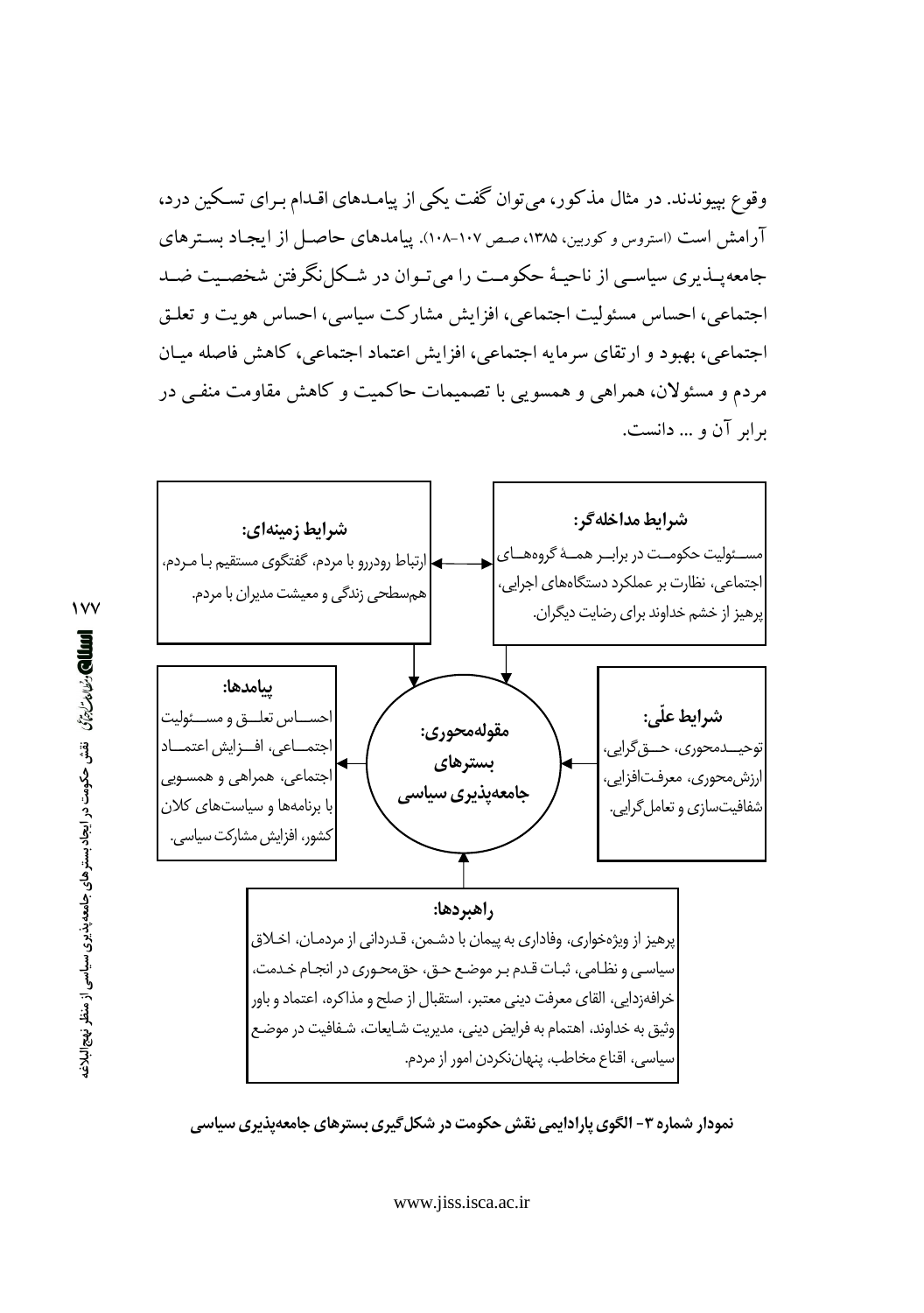## ۳-۳. گام سوم: کدگذاری انتخابی

کدگذاری انتخابی، فراینـد ادغـام و تولید نظریـه اســت. بـهطوری کـه گذشـت، در کدگذاری باز، با موضوع طبقهبندی دادهها سروکار داشتیم و در کدگذاری محوری، طبقهبندیها به صورت نظامهند گسترش یافتند و طبقات جدیدتر شکل گرفتند، اما هنـوز ظرفیت ارائه در قالب یـك طـرح نظـرى كلـى را پیـدا نكردهانـد. در مرحلـهٔ كدگـذارى انتخابي، طبقهبنديها به نظريه تبديل مي شوند و براي اين منظور، در قالب يـك الگـوي نظـري كلـي انســجام ميbيابنـد. دربـارهٔ تـأثير رفتـار حكومـت بـر جامعهپـذيري سياسـي شهروندان از منظر آموزههای نهج البلاغـه، دو برداشـت قابـل ارائـه اسـت: جامعهپـذیری سیاسی مطلوب و جامعهیذیری سیاسی نامطلوب.

#### ۳-۳-۱. جامعهیذیری سیاسی مطلوب

جامعهپذیری سیاسی مطلـوب، شـکلی از جامعهپـذیری اسـت کـه بـر محـور و مـدار مدينةالنبي و بر يايهٔ معيارها و شاخصهاي متعلق به آن ظهور و بروز مي يابد؛ نمونهٔ چنـين جامعهپذیری، دورهٔ پیامبر خداست و پیشـرانی جامعـه بـرای تحقـق آن، هـدف و آرمـان امامﷺ بوده است.

## ۳-۳-۲. جامعه یذیری سیاسی نامطلوب

جامعه پذیری سیاسی نامطلوب، مدلمی از جامعه پــذیری اسـت کـه بـر محـور و مــدار دورهٔ خلفـا و بـا دروني كـردن معيارهـا و شـاخص هاي ايـن دوره سـامان مي يابـد؛ نمونـهٔ چنـين جامعه پذیری، حکومت معاویـه اسـت. بـرای امـام الخِّلْهِ، آن سـبک از جامعه پـذیری سیاسـی مطلوب تلقی میشود که به احیای ارزشهای دینی منجر شود و جامعهسازی اسلامی را معنا و هو يت بخشد.

بنابراین نقش حکومت در ایجاد بسترهای جامعهپذیری سیاسی در رهیافت امـام علي ﷺ، بهطور خاص نه در بود و نبود آن، کـه در مطلـوب و نـامطلوببودن آن اسـت. حکومت زمانی که بر محور و معیار حق با مردمان و مخالفان رفتار کند، انگیزهٔ الهبی در بینش، گرایش و کنش حاکمان مستولی و به ارزش های اخلاقی مفطور انسـانی پایبنـد باشـد، **IVA**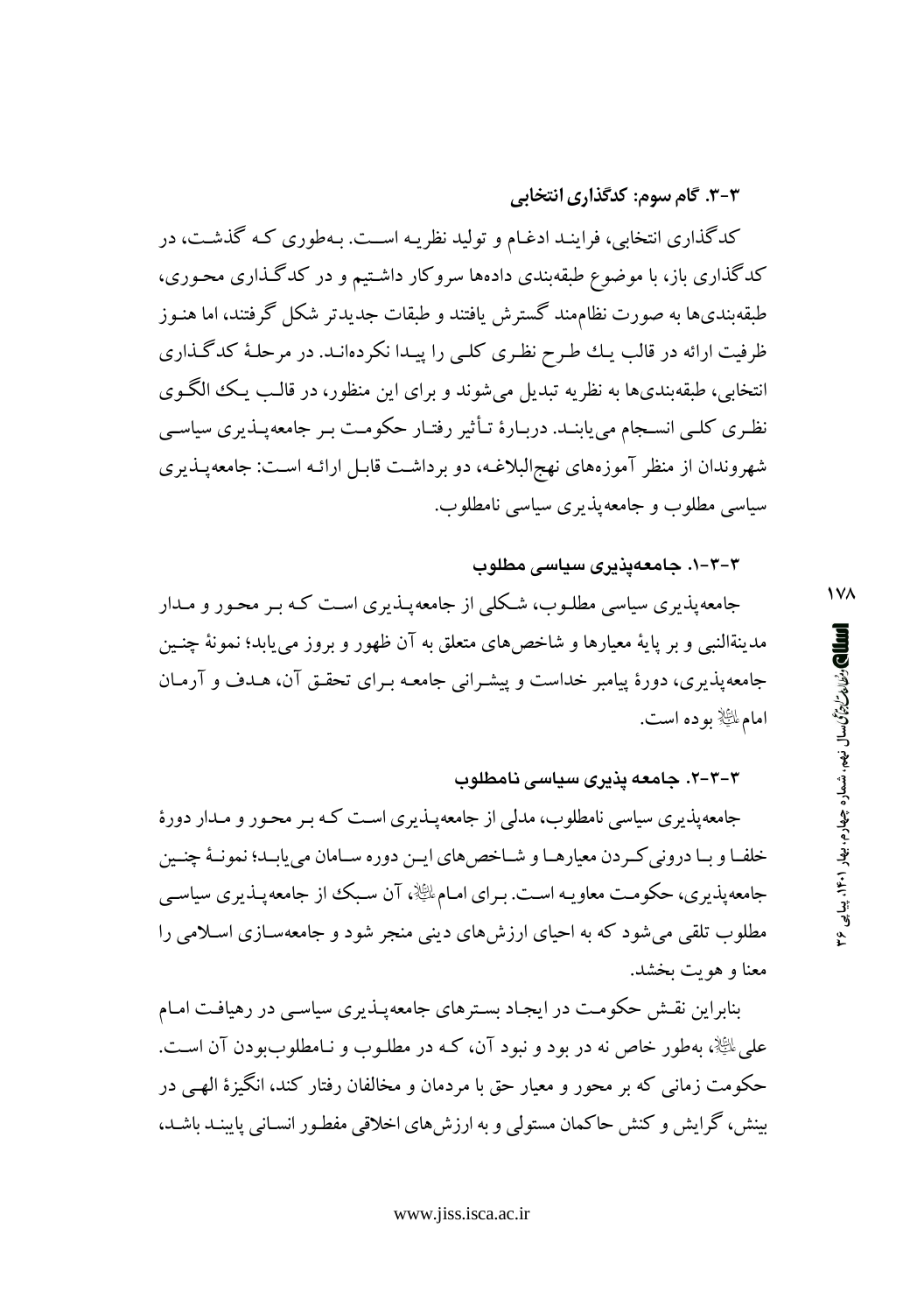در روابط و تعاملات، مصالح و منافع مردم را اولویت خود قرار دهند، تخصص و شایسـتگی، معیار انتخاب کارگزارن و واگـذاری امـور حکومـت باشـد، قـانون هیچگـاه بـر مـدار میـل و اغراض شخصی و قبیلهای حاکمان قـرار نگیـرد و حاکمـان بـه مفهـوم خـدمت بیشـتر راغـب باشند تا کسب منزلت و قدرت، در این صورت زمینههای تحقق جامعهپذیری سیاسبی فـراهم میآید و به دلیل تسهیل مسیر سعادت و خوشبختی برای آحاد جامعه به کمک برنامـهریزی و تدابیر بلندمدت و کوتاهمدت، همسویی و همآوایی سیاسیی جامعـه بـا حکومـت ضـروری و گریزنایذیر است.



نمودار شماره ۴: الگوی مفهومی نقش ایجابی حکومت در ایجاد بسترهای جامعهپذیری سیاسی شهروندان

طبق این برداشت، تحقق جامعهپذیری سیاسی مطلـوب، مشـروط بـه تحقـق شـرایطی چند در لایههای مختلف جامعه است. بخشـی از ایـن شـرایط بـهطور قطـع بایـد در میـان اعضای جامعه محقق شود و آنان با آگاهی از کارکردهای حکومت و وظـایف خـود در برابر آن، به انجام درست آن مبادرت ورزند. اما بخش بیشینهٔ این شرایط الزاماً باید بـیش و پیش از آن، در اجزا و عناصر حکومت تحقق پابد.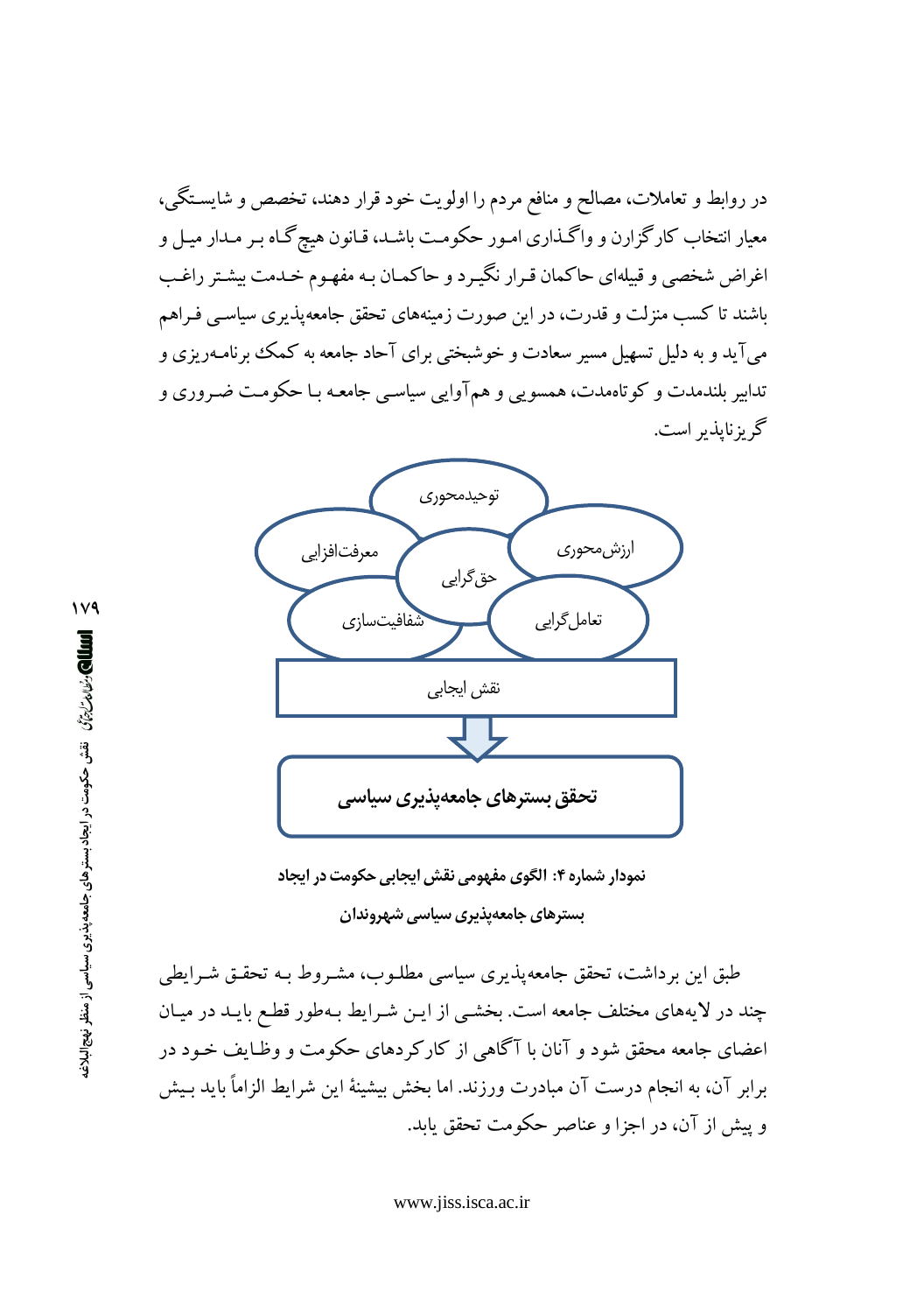ار کان حکومت باید در برابر جامعه و شهروندان احساس تکلیف کننـد و بـه همـان میـزان که انتظار جامعه پذیری سیاسی از آنان دارند، به حقوق و وظایف شهروندی آنیان نیـز اشـراف داشته و بدان احترام بگذارند و برای این منظور، به تحقـق بسـترهای جامعهپـذیری سیاسـی بـه شکل صحیح مبادرت ورزند؛ همچنین نهادهای جامعهیذیری سیاسی را محتـرم شـمارند و در تعامل با جامعه بر معیار حـق، عــدالت، عقلانیــت و اصـول دموکراسـی و مردمسـالاری رفتـار نمایند و رفتار خویش را با نهادهایی این چنین هماهنگ ساخته و بـه تعهـدات خـود در قبـال آنها وفادار بمانند. در چنین حالتی می توان انتظار داشت سطح قابـل قبـولی از جامعهپـذیری سیاسی به شکل مطلوب در لایههای مختلف جامعه انعکـاس یابـد. عکـس ایـن واقعـه زمـانی است که حاکمان به وظایف و تعهـدات خـود دربـارهٔ جامعهپـذیری سیاسـی بهدرسـتی عمـل نکنند و بسترها و نهادهای آن را نیز با رفتارهای غیرسازندهٔ خود از کارایی لازم سـاقط نماینــد. به طرز غیرقابل انکاری آشکار است تمسک به جامعهپذیری سیاسی ذیل چنین حـاکمیتی، آثار و پیامدهای نامطلوب و مخربی در پی خواهد داشت.



نمودار شماره ۵: فرایند تحقق جامعهیذیری سیاس*ی* مطلوب

www.jiss.isca.ac.ir

## $\lambda$

**الله الكارشان شارا برای اسال زیمیه، شماره چهارم، بهار ۱۴۰۱، پیاپی ۴۶**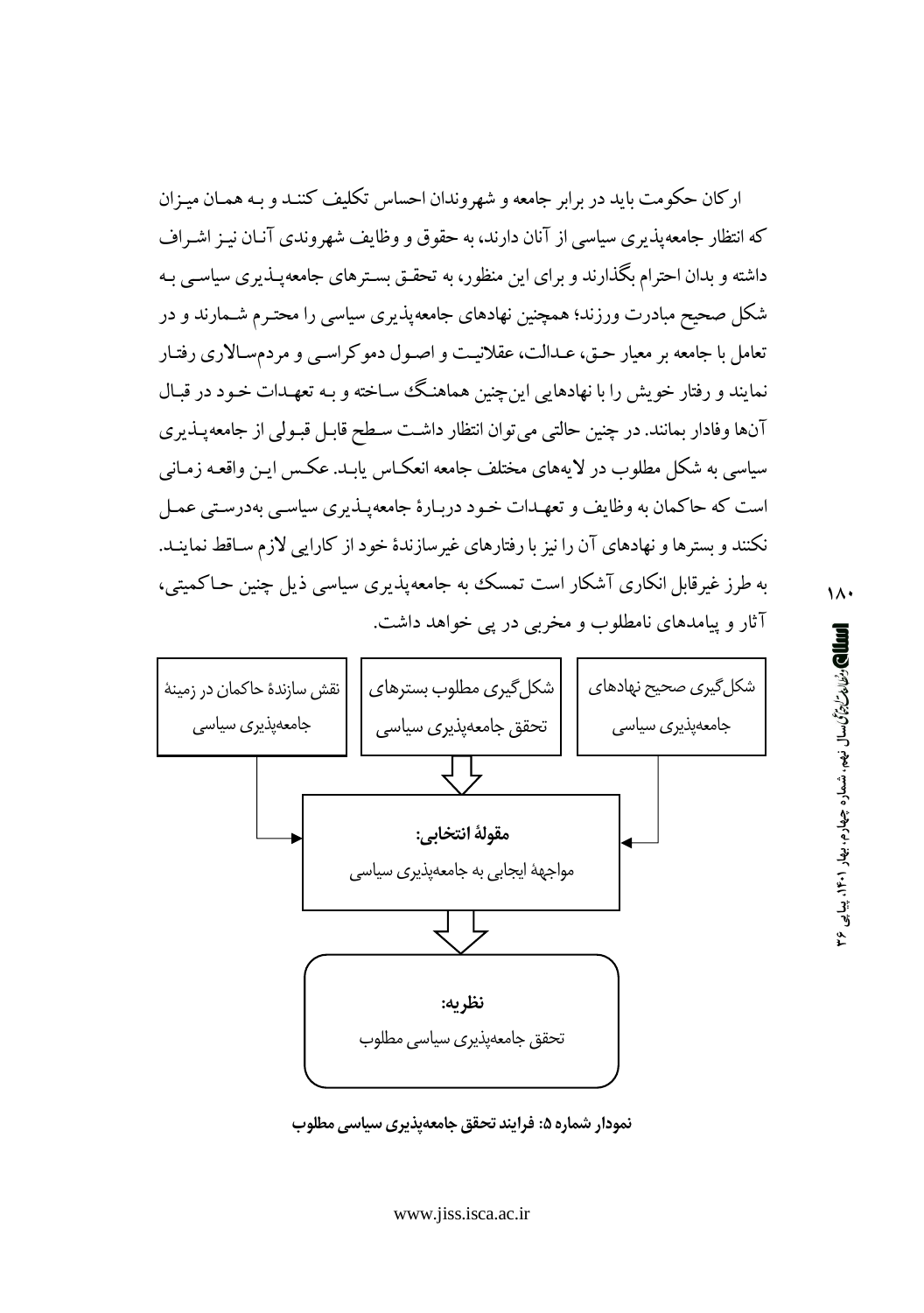## نتيجه گيري

این نوشتار با موضوع «نقش حکومت در ایجاد بسـترهای جامعهپـذیری سیاسـم از منظـر نهج البلاغه»، تلاش کرده است با تکیه بر ظرفیت روش نظریهٔ مبنایی، دادههایی روش مند از گفتار امیرالمؤمنین ﷺ با هدف استخراج نظریهای نظاممند بـه دسـت دهـد. بـرای ایـن منظور، نخست با مرور ادبیات مفهومی موضوع، دو مفهـوم «حکومـت» و «جامعهپـذیری سياسي» ايضاح مفهومي گرديد. سپس با مراجعه بـه مـتن نهجالبلاغـه و تحفـظ بـر نظريـهٔ استروس و کـوربین، بـه اسـتخراج، تحليـل و تفسـير دادههـاي تحقيـق در سـه مرحلـهٔ کدگذاری باز، کدگذاری محوری و کدگذاری انتخابی مبادرت شد:

۱. بر اساس دادههای تحقیق، نقش حکومت در ایجاد بسترهای جامعه پذیری سیاسبی از دو بعد سلبي و ايجـابي مـورد مداقـه قـرار گرفـت و نـاظر بـه بعـد ايجـابي آن، شـش مفهـوم توحیـدمحوري، حـق گرايي، ارزش.محـوري، معرفـتافزايي، شفافيت،سـازي و تعامل گرایی بهعنوان بسترهایی کـه حکومـت را در تحقـق جامعهیـذیری سیاسـی پـاری مے رساند، معرفی شد.

۲. بـا صـورتبندي يافتـههاي تحقيـق در قالـب مـدل مفهـومي، «مواجهـهٔ ايجـابي بـه جامعه یذیری سیاسی» بهعنوان مقولهٔ انتخابی برگزیده شد که در پرتو شکل گیری صحیح نهادهای جامعهیذیری سیاسی و نقـش سـازندهٔ حاکمـان در زمینـهٔ جامعهیـذیری سیاسـی می تواند تحقق جامعهپذیری سیاسی مطلوب را تسریع بخشد.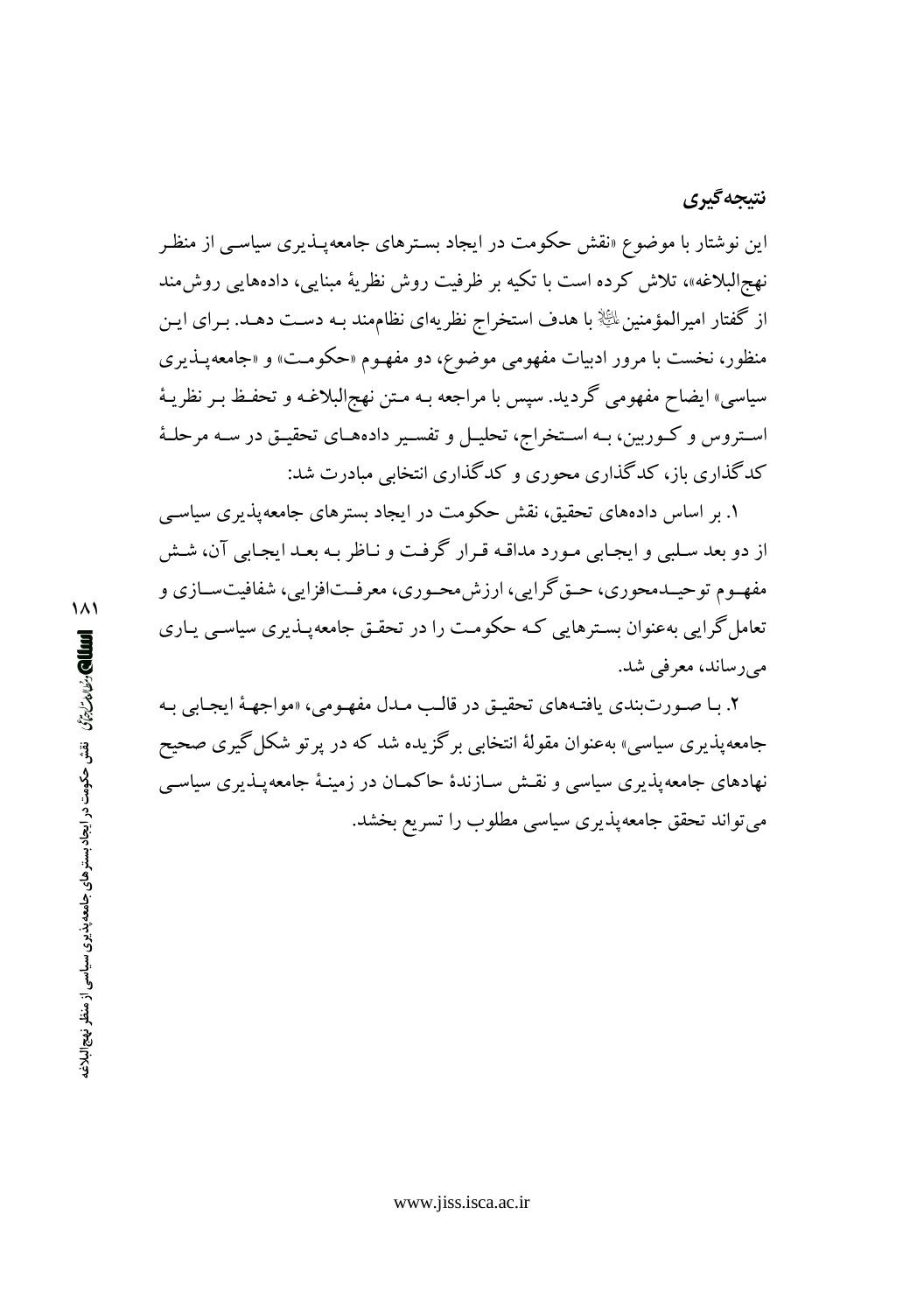## فهرست منابع

- \* نهج البلاغه (١٣٩٥ق. تدوين صبحي صالح. قم: دارالهجرة). ۱. آلموند، گابريل آبراهام؛ پاول\$جونيوز، جي. بينگهام و مونت، رابرت جي. (۱۳۷۷). چارچوبي نظری بـرای بررسی سیاسـت تطبیقی (متـرجم: علیرضـا طیـب، چـاپ دوم). تهـران: آمـوزش مديريت دولتي. ٢. استروس، آنسلم؛ كوربين، جوليت. (١٣٨٥). مباني پـژوهش كيفي (متـرجم: ابـراهيم افشـار). تهران: نشر ني. ٣. انوري، حسن (١٣٨١). فرهنگ يزرگ سخن (چاپ اول). تهران: سخن. ۴. چیلکوت، رونالد. (۱۳۹۳). نظریههای سیاست مقایسهای (متـرجم: وحیـد بزرگـی و علیرضـا طيب، چاپ ينجم). تهران: خدمات فرهنگي رسا. ۵. زمخشري، محمود بن عمر. (۱۴۰۷ق). الكشاف عن حقائق غوامض التنزيـل و عيـون الاقاويـل في وجوه التاويل (ج۴). بيروت: دارالكتاب العربي. ۶. کللم <sub>،</sub>، قیصر . (۱۳۸۸). فرهنگ فلسفی و فلسفه سیاسی (چاپ اول). تهران: پایان. ۷. گیدنز، آنتونی. (۱۳۸۴). جامعهشناسی (مترجم: منوچهر صبوری). تهران: نشر نبی. ٨ محسني تبريزي، عليرضا. (١٣٩٥). روش تحقيق كيفي در مكاتب تفسيري (چـاپ اول). تهـران: اطلاعات. ۹. محمدپور، احمد. (۱۳۸۹). ارزیابی کیفیت در تحقیق کیفی: اصول و راهبردهای اعتباریابی و تعمیمپذیری. فصلنامه علوم اجتماعی (۴۸)، صص ۷۳–۱۰۷. ۱۰. مهرداد، هرمز. (۱۳۷۶). زمینههای جامعهشناسی سیاسی: جامعهپذیری سیاسی. تهران: یاژنگ، ١١. وبر، ماكس. (١٣٧٤). اقتصاد و جامعه (مترجم: عباس منوچهري و ديگران، چاپ اول) تهران: مولي.
- ١٢. يعقوبي، احمد بن اسحاق. (١٣٨٢). تاريخ يعقوبي (مترجم: محمدابراهيم آيتي، چـاپ نهـم، ج۲). تهران: علمي و فرهنگي.